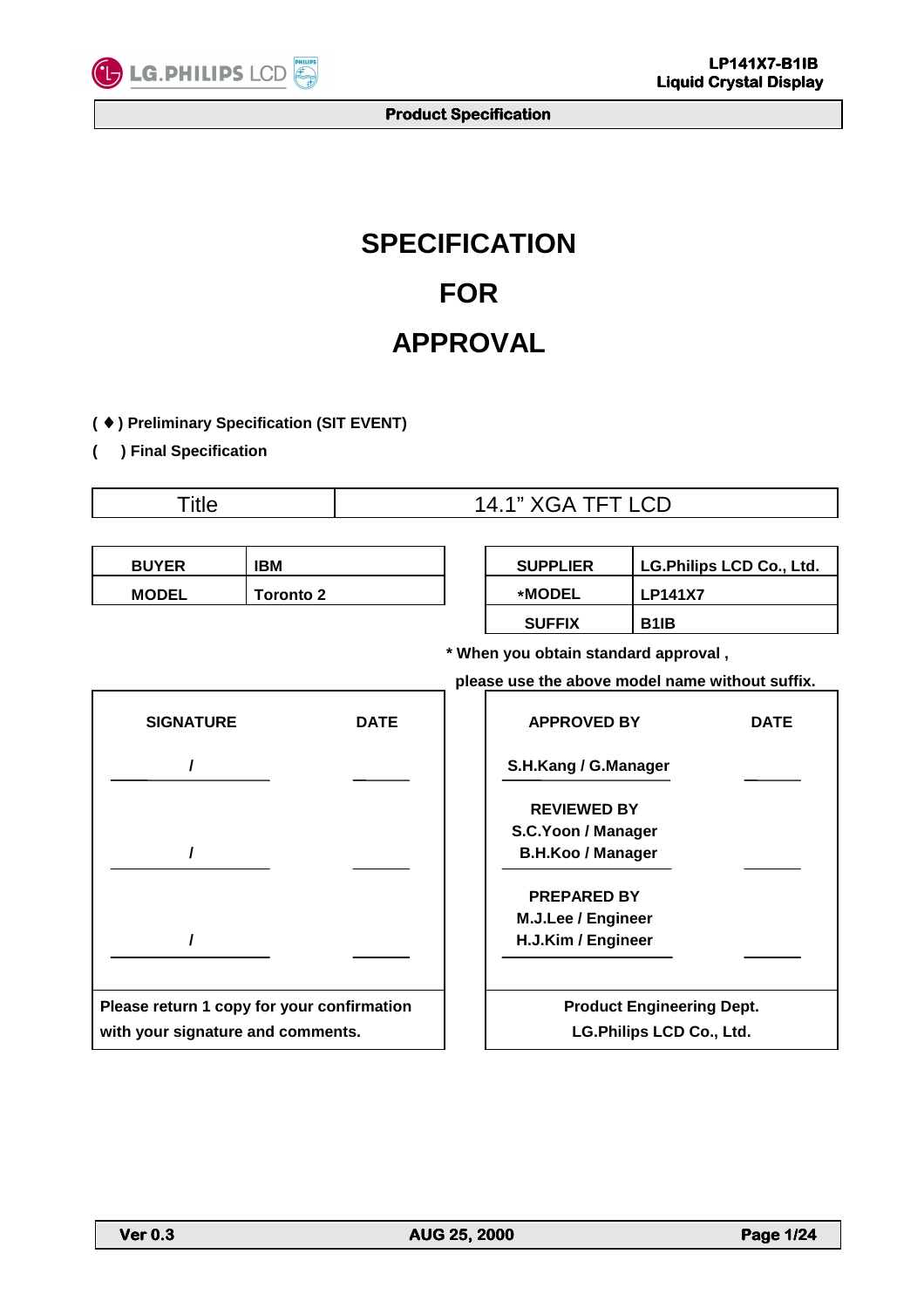

# **CONTENTS**

| NO.     | <b>ITEM</b>                                             | Page           |
|---------|---------------------------------------------------------|----------------|
|         | <b>COVER</b>                                            | 1              |
|         | <b>CONTENTS</b>                                         | $\mathbf{2}$   |
|         | <b>RECORD OF REVISIONS</b>                              | 3              |
| 1       | <b>GENERAL DESCRIPTION</b>                              | 4              |
| 2       | <b>ABSOLUTE MAXIMUM RATINGS</b>                         | 5              |
| 3       | <b>ELECTRICAL SPECIFICATIONS</b>                        | 6              |
| $3 - 1$ | <b>ELECTRICAL CHARACTERISTICS</b>                       | 6              |
| $3 - 2$ | <b>INTERFACE CONNECTIONS</b>                            | $\overline{7}$ |
| $3 - 3$ | <b>SIGNAL TIMING SPECIFICATIONS</b>                     | 9              |
| $3 - 4$ | <b>SIGNAL TIMING WAVEFORMS</b>                          | 10             |
| $3 - 5$ | <b>COLOR INPUT DATA REFERENCE</b>                       | 11             |
| $3 - 6$ | <b>POWER SEQUENCE</b>                                   | 12             |
| 4       | <b>OPTICAL SPECIFICATIONS</b>                           | 13             |
| 5       | <b>MECHANICAL CHARACTERISTICS</b>                       | 14             |
| 6       | <b>RELIABILITY</b>                                      | 18             |
| 7       | <b>INTERNATIONAL STANDARDS</b>                          | 19             |
| $7 - 1$ | <b>SAFETY</b>                                           | 19             |
| $7 - 2$ | <b>EMC</b>                                              | 19             |
| 8       | <b>PACKING</b>                                          | 20             |
| $8 - 1$ | <b>DESIGNATION OF LOT MARK</b>                          | 20             |
| $8 - 2$ | <b>PACKING FORM</b>                                     | 20             |
| 9       | <b>PRECAUTIONS</b>                                      | 21             |
|         | <b>APPENDIX</b>                                         |                |
| $A-1$   | OPTICAL CHARACTERISTIC MEASUREMENT EQUIPMENT AND METHOD | 23             |
| $A-2$   | <b>LUMINANCE</b>                                        | 23             |
| $A-3$   | <b>RESPONSE TIME</b>                                    | 23             |
| A-4     | <b>VIEWING ANGLE</b>                                    | 24             |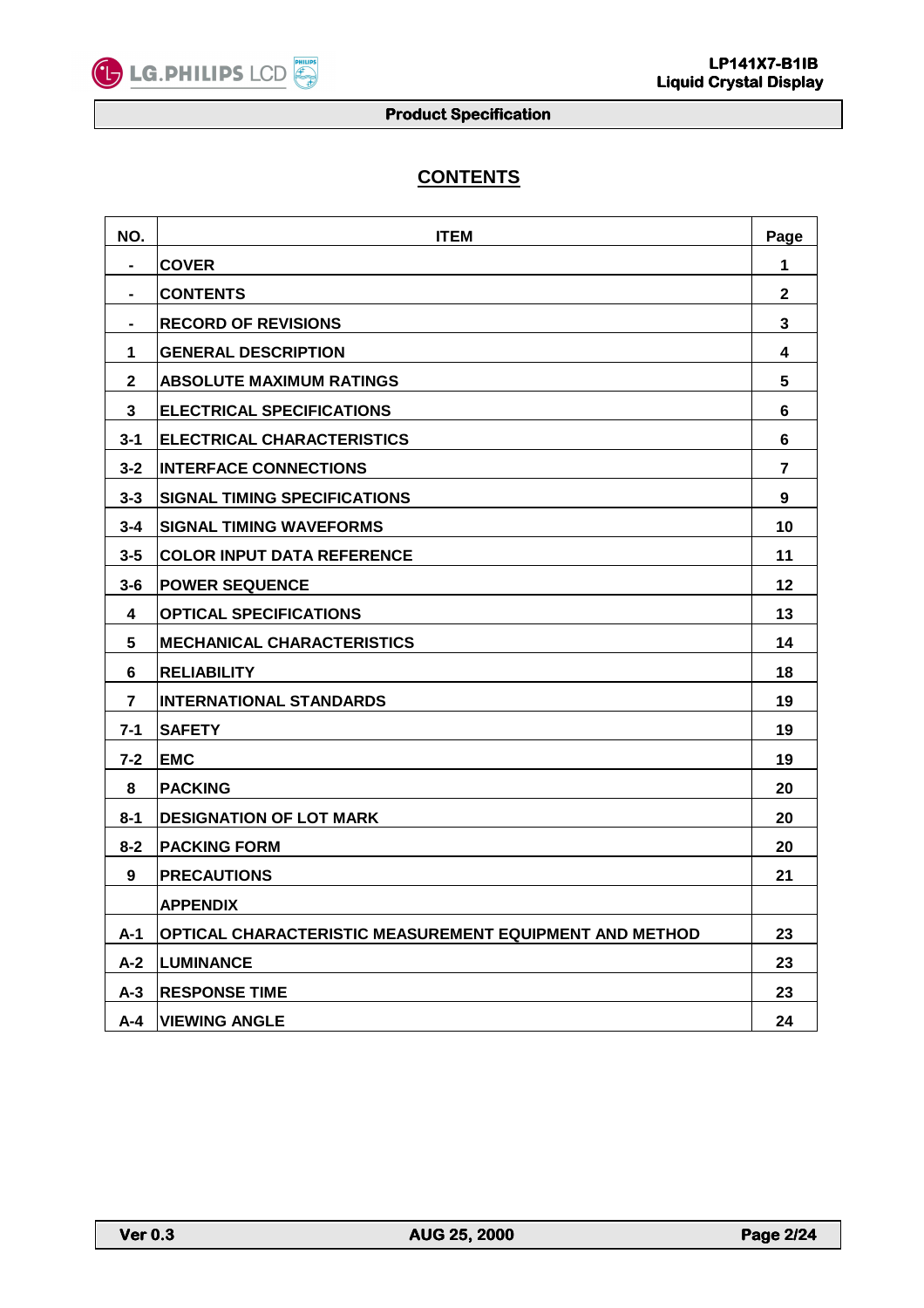# **RECORDS OF REVISIONS**

| <b>Version No</b> | <b>Date</b>         | Page                    | <b>DESCRIPTION</b>                                  |
|-------------------|---------------------|-------------------------|-----------------------------------------------------|
| 0.0               | MAY 27, 2000        |                         | <b>First Draft</b>                                  |
| 0.1               | <b>JUN 13, 2000</b> | 4                       | <b>Change Power Consumption 5.0W to 4.67W</b>       |
|                   |                     | $6\phantom{a}$          | Filling the lamp typical specification              |
|                   |                     | $\overline{7}$          | Change the interface chip SN75LVDS88B to            |
|                   |                     |                         | Thine KZ4E038C12CFP and User connector.             |
|                   |                     | $\overline{\mathbf{9}}$ | Change the signal timing for Thine chip             |
|                   |                     | 13                      | Change the Contrast Ratio 170(typ) to 250(typ).     |
|                   |                     | 15                      | Cahnge the maxium depth of user connector area      |
|                   |                     |                         | 5.6mm to 5.8mm.                                     |
| 0.2               | <b>JUN 27, 2000</b> | 13                      | <b>Change Color Coordinates</b>                     |
| 0.3               | AUG 25, 2000        | 4,14                    | Change the LCD weight from 425g(Typ) to 427.5g(Typ) |
|                   |                     | $15 - 17$               | Change the lamp wire length, back cover and         |
|                   |                     |                         | screw position.                                     |
|                   |                     | 12                      | <b>Change Power sequence specification</b>          |
|                   |                     |                         |                                                     |
|                   |                     |                         |                                                     |
|                   |                     |                         |                                                     |
|                   |                     |                         |                                                     |
|                   |                     |                         |                                                     |
|                   |                     |                         |                                                     |
|                   |                     |                         |                                                     |
|                   |                     |                         |                                                     |
|                   |                     |                         |                                                     |
|                   |                     |                         |                                                     |
|                   |                     |                         |                                                     |
|                   |                     |                         |                                                     |
|                   |                     |                         |                                                     |
|                   |                     |                         |                                                     |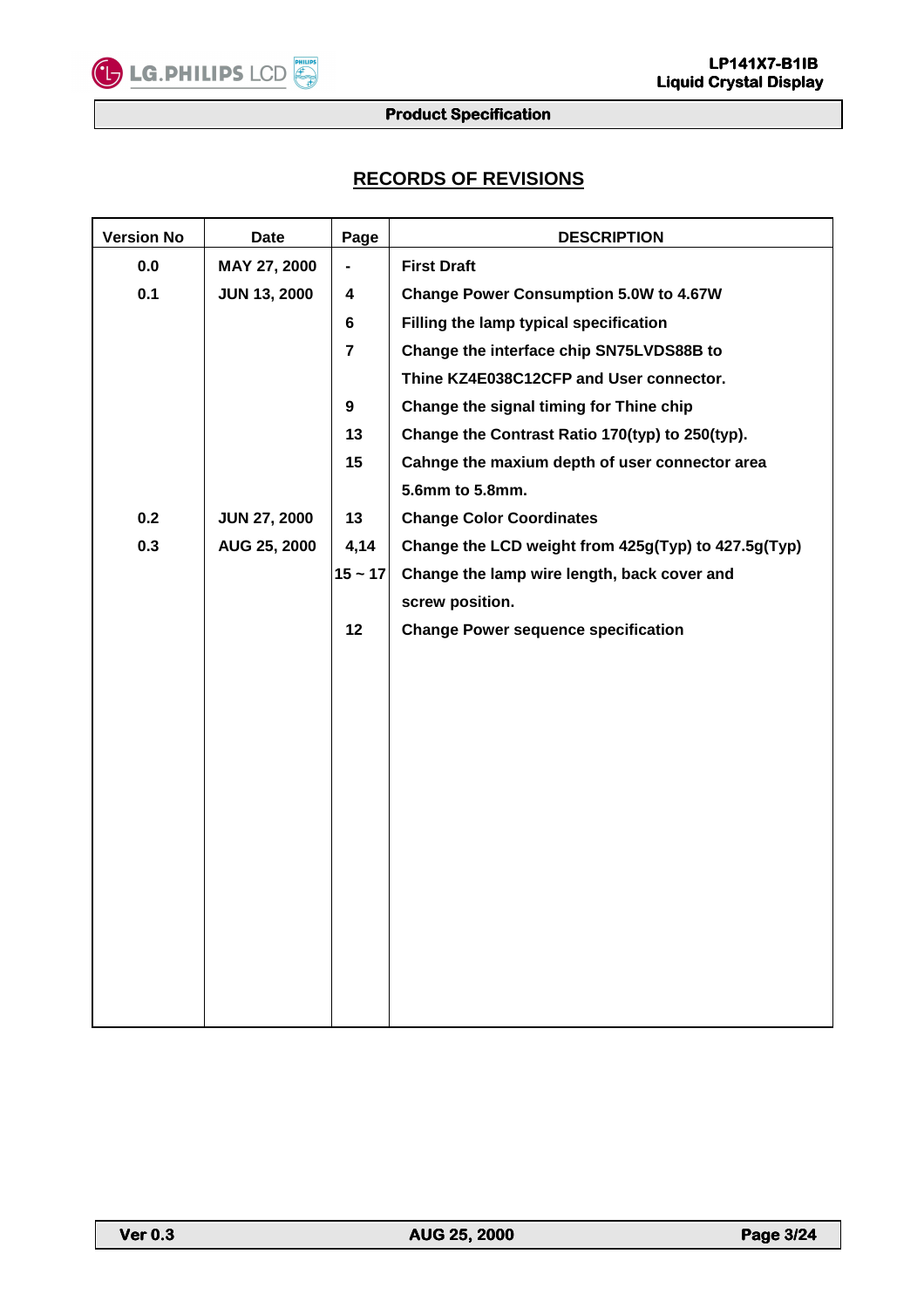#### **Product Specification**

## **1. General Description**

 The LP141X7-B1IB is a Color Active Matrix Liquid Crystal Display with an integral Cold Cathode Fluorescent Lamp(CCFL) backlight system. The matrix employs a-Si Thin Film Transistor as the active element. It is a transmissive type display operating in the normally white mode. This TFT-LCD has a 14.1 inches diagonally measured active display area with XGA resolution(768 vertical by 1024 horizontal pixel array). Each pixel is divided into Red, Green and Blue sub-pixels or dots which are arranged in vertical stripes. Gray scale or the brightness of the sub-pixel color is determined with a 6-bit gray scale signal for each dot, thus, presenting a palette of more than 262,144 colors.

 The LP141X7-B1IB has been designed to apply the interface method that enables low power, high speed, low EMI. Flat Link must be used as a LVDS(Low Voltage Differential Signaling) chip.

 The LP141X7-B1IB is intended to support applications where thin thickness, low power are critical factors and graphic displays are important. In combination with the vertical arrangement of the sub-pixels, the LP141X7-B1IB characteristics provide an excellent flat panel display for office automation products such as Notebook PC.



#### General Features

Active screen size 14.1 inches(35.814cm) diagonal Outline dimensions 298.5(H)  $\times$  227(V)  $\times$  5.3(D) mm (Typ.) Pixel pitch  $0.279$  mm  $\times$  0.279 mm Pixel format 1024 horiz. by 768 vert. pixels RGB stripe arrangement Color depth 6-bit, 262,144 colors Luminance, White 150 cd/m<sup>2</sup> (Typ.) Power Consumption Total 4.67 Watt(Typ.) Weight 427.5g (Typ.) Display operating mode Transmissive mode, normally white Surface treatments Hard coating (3H),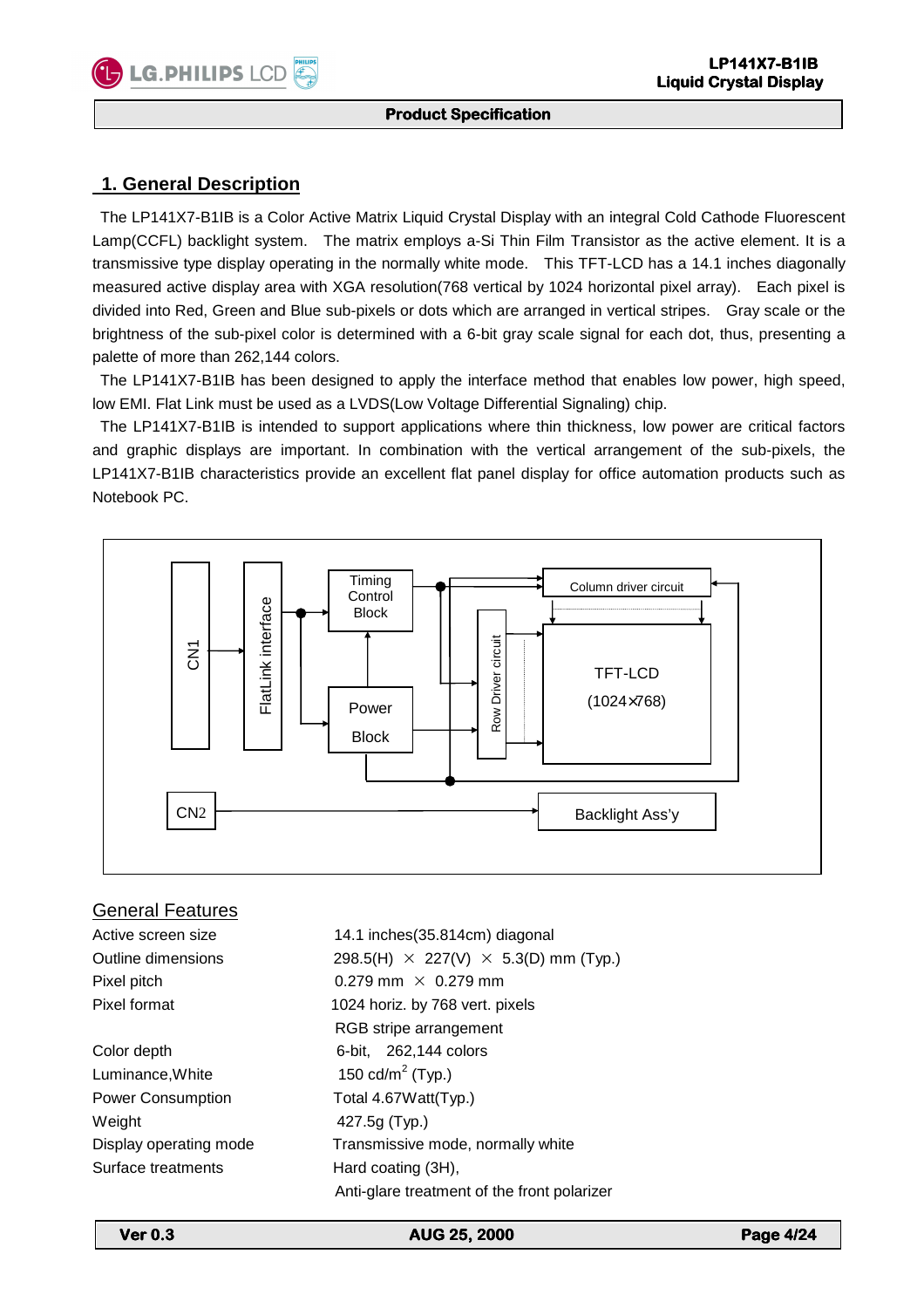

# **2. Absolute Maximum Ratings**

The following are maximum values which, if exceeded, may cause faulty operation or damage to the unit.

| .<br>ADUULU I L MA'NIMUM INATINGU                                                                                                   |                                                                                                         |                             |                             |                   |                           |  |  |  |  |  |
|-------------------------------------------------------------------------------------------------------------------------------------|---------------------------------------------------------------------------------------------------------|-----------------------------|-----------------------------|-------------------|---------------------------|--|--|--|--|--|
| Parameter                                                                                                                           | symbol                                                                                                  |                             | Values                      | Units             | <b>Notes</b>              |  |  |  |  |  |
|                                                                                                                                     |                                                                                                         | Min.                        | Max.                        |                   |                           |  |  |  |  |  |
| Power Input Voltage<br><b>Operating Temperature</b><br>Storage Temperature<br><b>Operating Ambient Humidity</b><br>Storage Humidity | $\mathsf{V}_{\mathsf{CC}}$<br>$\mathsf{T}_{\mathsf{OP}}$<br>l sт<br>$H_{OP}$<br>${\sf H}_{\texttt{ST}}$ | $-0.3$<br>$-20$<br>10<br>10 | 4.0<br>50<br>60<br>90<br>90 | Vdc<br>%RH<br>%RH | at 25 $\pm$ 5 $\degree$ C |  |  |  |  |  |

#### **Table 1 ABSOLUTE MAXIMUM RATINGS**

Note: 1. Temperature and relative humidity range are shown in the figure below.

Wet bulb temperature should be 39℃ Max, and no condensation of water.

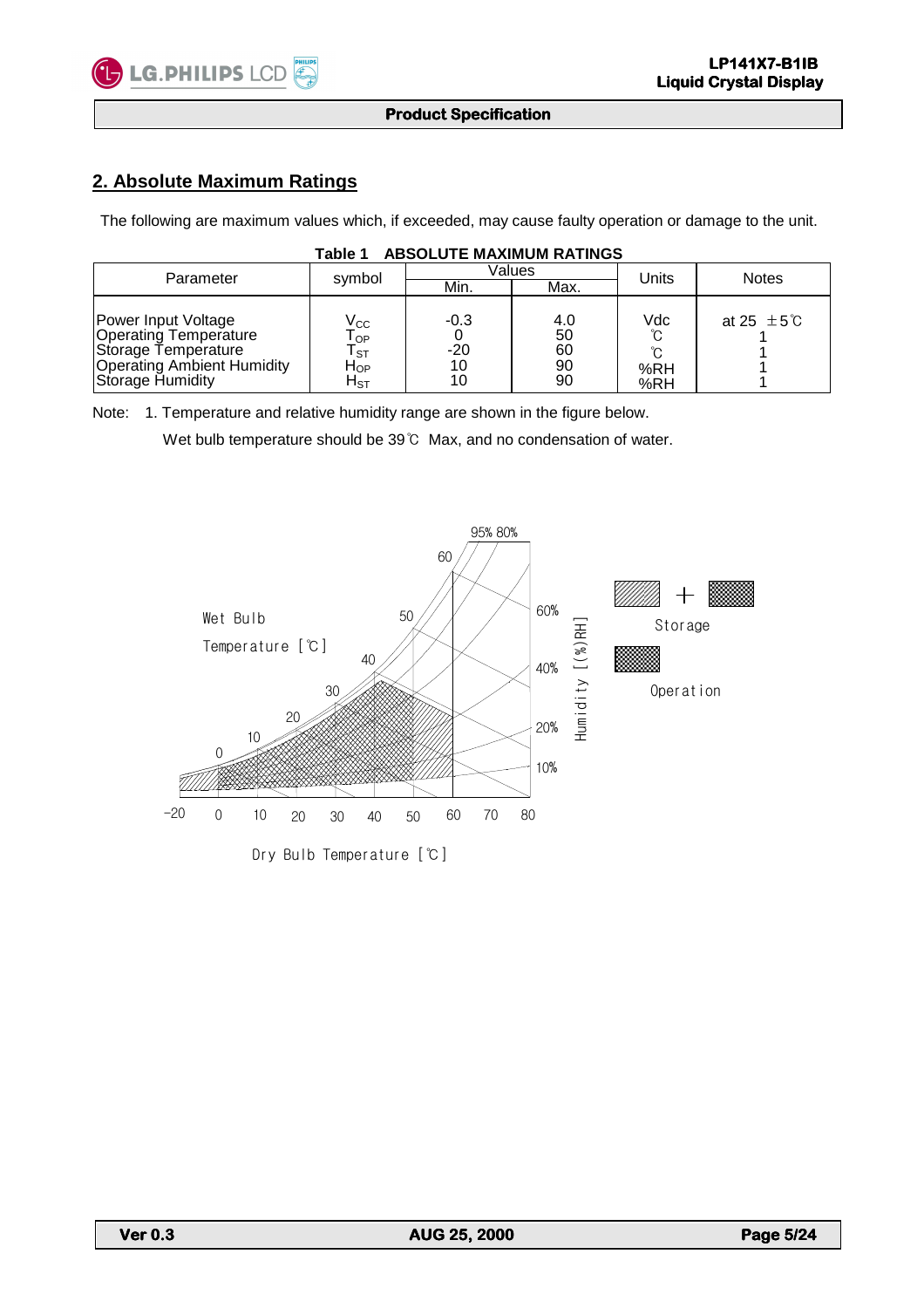#### **Product Specification**

## **3. Electrical Specifications**

#### **3-1. Electrical Characteristics**

The LP141X7-B1IB requires two power inputs. One is employed to power the LCD electronics and to drive the TFT array and liquid crystal. The second input which powers the CCFL, is typically generated by an inverter. The inverter is an external unit to the LCD.

| Parameter                                                                                                                                                                                                                                | Symbol                                                                                            |                                 | $\sqrt{\text{alues}}$              | Units                                              | <b>Notes</b>                                                                 |                              |
|------------------------------------------------------------------------------------------------------------------------------------------------------------------------------------------------------------------------------------------|---------------------------------------------------------------------------------------------------|---------------------------------|------------------------------------|----------------------------------------------------|------------------------------------------------------------------------------|------------------------------|
|                                                                                                                                                                                                                                          |                                                                                                   | Min.                            | Typ.                               | Max.                                               |                                                                              |                              |
| MODULE:<br>Power Supply Input Voltage<br>Power Supply Input Current<br>Differential Impedance<br><b>Power Consumption</b><br><b>Rush Current</b><br>Duration of rush current                                                             | $\rm V_{CC}$<br>$I_{\text{C}}$<br>$Z_{\text{m}}$<br>$P_c^-$<br><b>I</b> RUSH<br>$T_{\text{RUSH}}$ | 3.0<br>90                       | 3.3<br>0.315<br>100<br>1.04<br>1.0 | 3.6<br>0.370<br>110<br>1.22<br>1.5<br>30           | Vdc<br>A<br>Ohm<br>W<br>A<br>ms                                              |                              |
| <b>LAMP</b><br><b>Operating Voltage</b><br>Operating Current<br><b>Established Starting Voltage</b><br>at $25^\circ$<br>at $0^{\circ}$ C<br><b>Operating Frequency</b><br>Discharge Stabilization Time<br>Power Consumption<br>Life Time | $V_L$<br>$V_s$<br>$F_L$<br>$T_s$<br>$P_{L}$                                                       | 680(6mA)<br>3.0<br>45<br>10,000 | 725(5mA)<br>5.0<br>58<br>3.63      | 875(3mA)<br>6.0<br>1170<br>1450<br>80<br>3<br>4.08 | Vrms<br><b>m</b> Arms<br>Vrms<br>Vrms<br>kHz<br><b>Minutes</b><br>W<br>Hours | 3<br>4<br>5<br>6<br>8<br>6mA |

#### **Table 2 ELECTRICAL CHARACTERISTICS:**

**Note)The design of the inverter must have specifications for the lamp in LCD Assembly.** 

 The performance of the Lamp in LCM,for example life time or brightness,is extremely influenced by the characteristics of the DC-AC Inverter.So all the parameters of an inverter should be carefully designed so as not to produce too much leakage current from high-voltage output of the inverter.

When you design or order the inverter, please make sure unwanted lighting caused by the mismatch of the lamp and the inverter(no lighting,flicker,etc) never occurs.When you confirm it,the LCD Assembly should be operated in the same condition as installed in your instrument.

Notes: 1. The specified current and power consumption are under the Vcc =  $3.3V$ ,  $25°C$ , fv =  $60Hz$  condition whereas full black pattern is displayed and fy is the frame frequency.

- 2. This impedance value is needed to proper display and measured from LVDS Tx to the mating connector.
- 3. The variance of the voltage is  $\pm 10\%$ .
- 4. The voltage above  $V_s$  should be applied to the lamps for more than 1 second for start-up. Otherwise,the lamps may not be turned on.
- 5. The output of the inverter must have symmetrical(negative and positive) voltage waveform and symmetrical current waveform.(Unsymmetrical ratio is less than 10%) Please do not use the inverter which has unsymmetrical voltage and unsymmetrical current and spike wave. Lamp frequency may produce interference with horizontal synchronous frequency and as a result this may cause beat on the display.Therefore lamp frequency shall be as away as possible from the horizontal synchronous frequency and from its harmonics in order to prevent interference.
- 6.Let's define the brightness of the lamp after being lighted for 5 minutes as 100%.
	- Ts is the time required for the brightness of the center of the lamp to be not less than 95%.
- 7. The lamp power consumption shown above does not include loss of external inverter.
- 8. The life time is determined as the time at which brightness of lamp is 50% compared to that of initial value at the typical lamp current on condition of continuous operating at 25 ±2℃.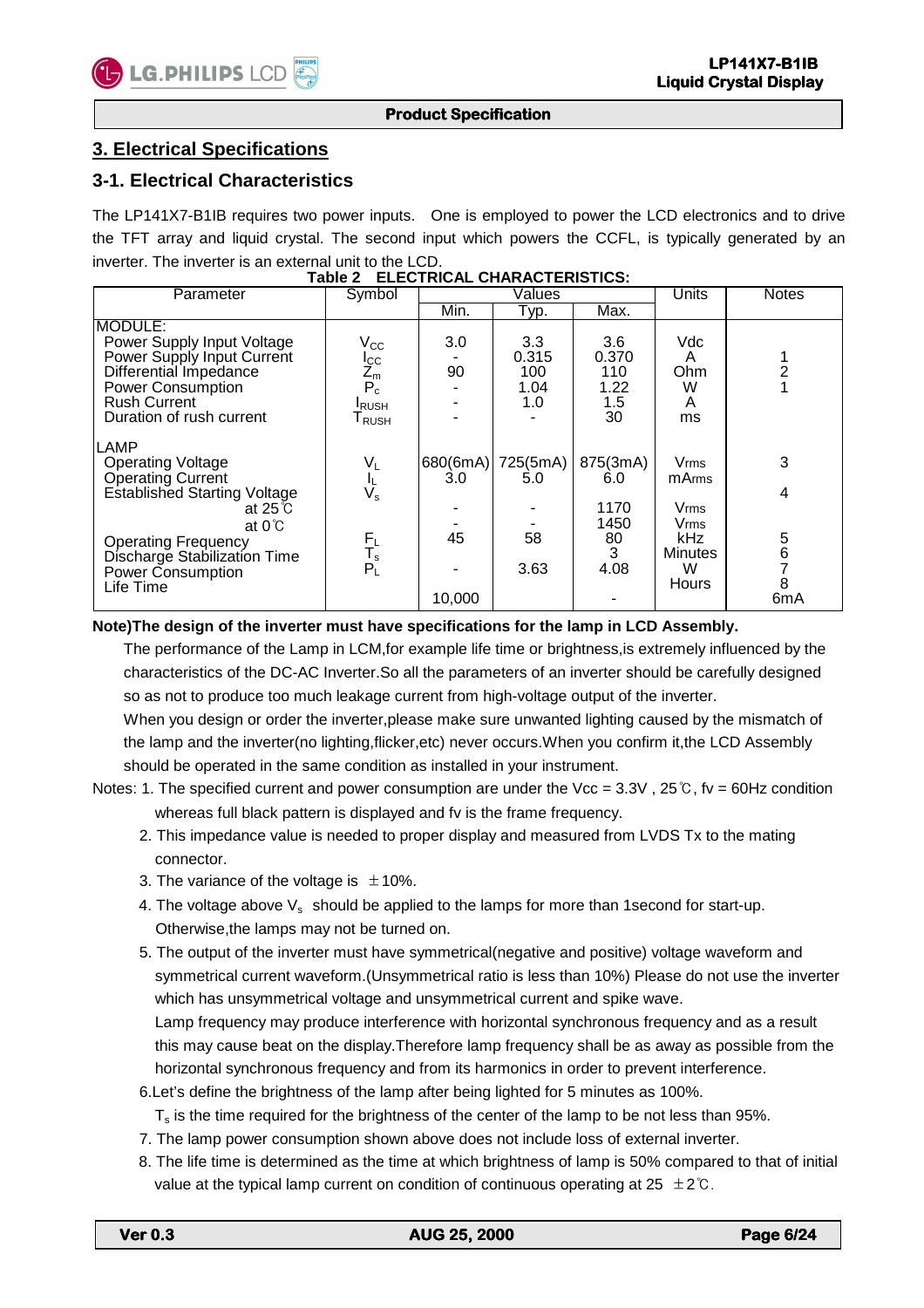#### **Product Specification**

## **3-2. Interface Connections**

This LCD employs two interface connections, a 20 pin connector is used for the module electronics and the other connector is used for the integral backlight system.

The electronics interface connector is a model GT122-20P-H13R manufactured by LG Cable. The pin configuration for the connector is shown in the table below.

| Pin                                                                                                                     | Symbol                                                                                                                                                                                                                | Description                                                                                                                                                                                                                                                                                                                                                                      | <b>Notes</b>                                                                                                                                                                                                                                                                                                                                                                                  |
|-------------------------------------------------------------------------------------------------------------------------|-----------------------------------------------------------------------------------------------------------------------------------------------------------------------------------------------------------------------|----------------------------------------------------------------------------------------------------------------------------------------------------------------------------------------------------------------------------------------------------------------------------------------------------------------------------------------------------------------------------------|-----------------------------------------------------------------------------------------------------------------------------------------------------------------------------------------------------------------------------------------------------------------------------------------------------------------------------------------------------------------------------------------------|
| $\overline{2}$<br>3<br>4<br>5<br>$\,6$<br>7<br>8<br>9<br>10<br>11<br>12<br>13<br>14<br>15<br>16<br>17<br>18<br>19<br>20 | Vcc<br>Vcc<br><b>GND</b><br><b>GND</b><br>A0M<br>A0P<br>GND<br>A <sub>1</sub> M<br>A <sub>1</sub> P<br><b>GND</b><br>A2M<br>A2P<br><b>GND</b><br><b>CLKM</b><br><b>CLKP</b><br><b>GND</b><br>NC.<br>NC.<br>GND<br>GND | Power (3.3V)<br>Power (3.3V)<br>Ground<br>Ground<br><b>Differential Signal</b><br>Differential Signal<br>Ground<br><b>Differential Signal</b><br><b>Differential Signal</b><br>Ground<br><b>Differential Signal</b><br>Differential Signal<br>Ground<br><b>Differential Signal</b><br><b>Differential Signal</b><br>Ground<br>No Connection<br>No Connection<br>Ground<br>Ground | 1. Interface chips<br>1.1 LCD: KZ4E038C12CFP (Thine)<br>(THC63LVDF64A core + Timing Controller)<br>1.2 System: THC63LVDM63A(Thine)<br>* Pin to Pin compatible with TI LVDS<br>2. Connector<br>2.1 LCD : GT122-20P-H13 R (LG Cable)<br>2.2 Mating: FI-WEB21P-HF(JAE) or compatible<br>2.3 Connector pin arrangement<br>$1$ 20<br>CN <sub>1</sub><br>Viewing on Display side<br>CN <sub>2</sub> |

#### **Table 3 MODULE CONNECTOR PIN CONFIGURATION (LVDS) [CN1]**

 The backlight interface connector is a model BHSR-02VS-1, manufactured by JST. The mating connector part number is SM02B-BHSS-1 or equivalent. The pin configuration for the connector is shown in the table below.

|     |        | Table 4 BACKLIGHT CONNECTOR PIN CONFIGURATION |              |
|-----|--------|-----------------------------------------------|--------------|
| Pin | Svmbol | <b>Description</b>                            | <b>Notes</b> |
|     | HV     | Power supply for lamp                         |              |
|     |        | (High voltage side)                           |              |
|     |        | Power supply for lamp                         |              |

#### **Table 4 BACKLIGHT CONNECTOR PIN CONFIGURATION**

(Low voltage side)

Notes: 1. The high voltage side terminal is colored pink. The low voltage side terminal is white.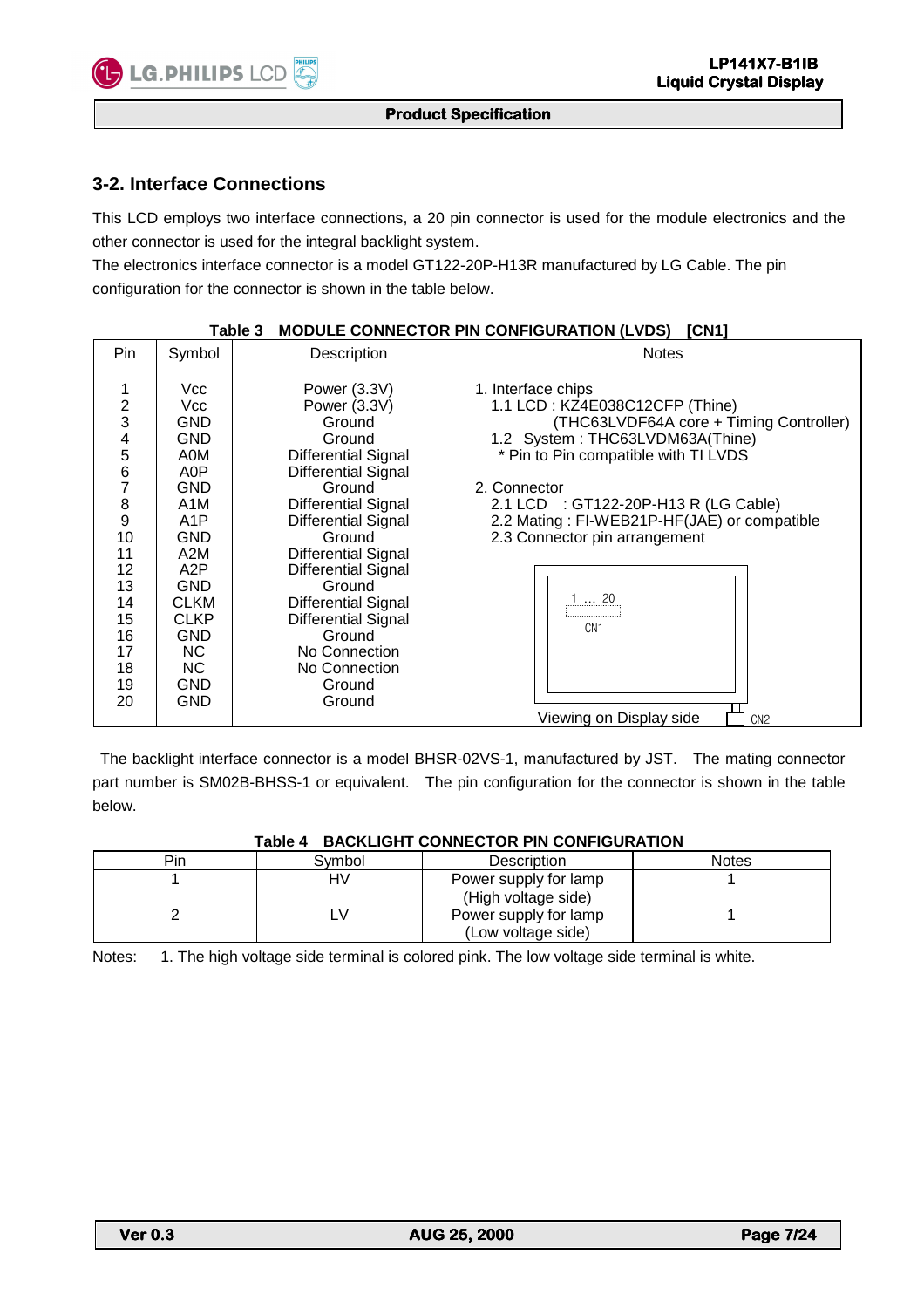

| Pin #          | Pin Name        | Require Signals | Pin# | Pin Name         | Require Signals  |
|----------------|-----------------|-----------------|------|------------------|------------------|
| 1              | D <sub>4</sub>  | R <sub>4</sub>  | 48   | D <sub>3</sub>   | R <sub>3</sub>   |
| $\overline{c}$ | Vcc             | $\mathsf{Vcc}$  | 47   | D <sub>2</sub>   | R <sub>2</sub>   |
| 3              | D <sub>5</sub>  | R <sub>5</sub>  | 46   | <b>GND</b>       | <b>GND</b>       |
| 4              | D <sub>6</sub>  | G <sub>0</sub>  | 45   | D <sub>1</sub>   | R <sub>1</sub>   |
| 5              | <b>GND</b>      | <b>GND</b>      | 44   | D <sub>0</sub>   | R <sub>0</sub>   |
| 6              | D7              | G <sub>1</sub>  | 43   | <b>NC</b>        | <b>NC</b>        |
| $\overline{7}$ | D <sub>8</sub>  | G <sub>2</sub>  | 42   | <b>LVDS GND</b>  | LVDS GND         |
| 8              | Vcc             | Vcc             | 41   | Y0M              | A0M              |
| 9              | D <sub>9</sub>  | G <sub>3</sub>  | 40   | Y <sub>0</sub> P | A0P              |
| 10             | D <sub>10</sub> | G <sub>4</sub>  | 39   | Y1M              | A <sub>1</sub> M |
| 11             | <b>GND</b>      | <b>GND</b>      | 38   | Y <sub>1</sub> P | A <sub>1</sub> P |
| 12             | D11             | G <sub>5</sub>  | 37   | LVDS Vcc         | LVDS Vcc         |
| 13             | D12             | B <sub>0</sub>  | 36   | <b>LVDS GND</b>  | <b>LVDS GND</b>  |
| 14             | NC              | NC              | 35   | Y2M              | A <sub>2</sub> M |
| 15             | D13             | <b>B1</b>       | 34   | Y <sub>2</sub> P | A <sub>2</sub> P |
| 16             | D14             | <b>B2</b>       | 33   | <b>CLKOUTM</b>   | <b>CLKM</b>      |
| 17             | <b>GND</b>      | <b>GND</b>      | 32   | <b>CLKOUTP</b>   | <b>CLKP</b>      |
| 18             | D <sub>15</sub> | B <sub>3</sub>  | 31   | LVDS GND         | LVDS GND         |
| 19             | D16             | <b>B4</b>       | 30   | <b>PLLGND</b>    | PLL GND          |
| 20             | D17             | <b>B5</b>       | 29   | PLLVcc           | PLL Vcc          |
| 21             | Vcc             | Vcc             | 28   | PLLGND           | PLL GND          |
| 22             | D18             | <b>HSYNC</b>    | 27   | <b>SHDN</b>      | <b>SHDN</b>      |
| 23             | D19             | <b>VSYNC</b>    | 26   | <b>CLKIN</b>     | $D$ clk          |
| 24             | GND             | GND             | 25   | D <sub>20</sub>  | DE(Data Enable)  |

# **Table 5 REQUIRED SIGNAL ASSIGNMENT FOR FlatLink Transmitter**

Notes : Refer to LVDS Transmitter Data Sheet for detail descriptions.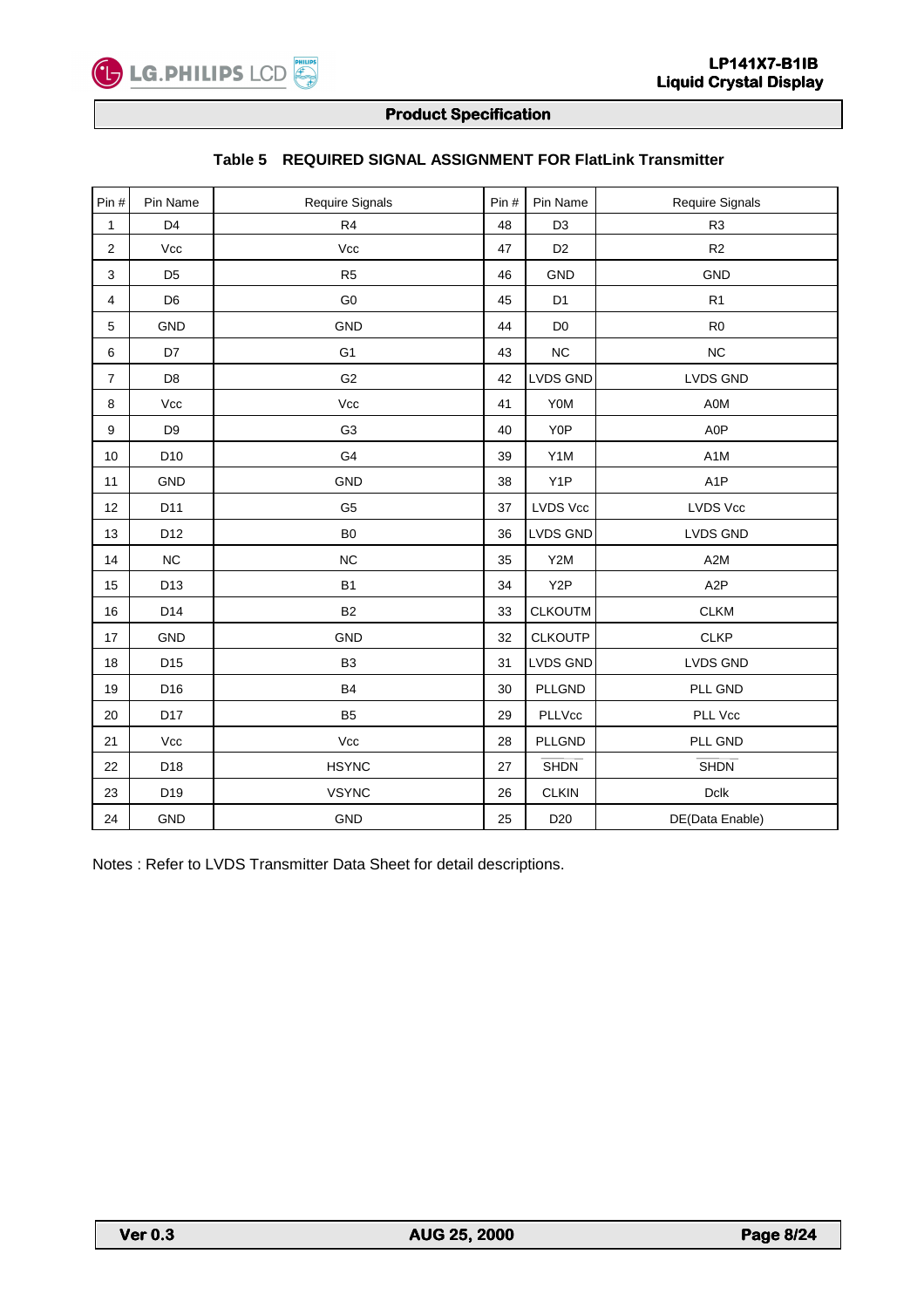

# **3-3. Signal Timing Specifications**

 This is the signal timing required at the input of the LVDS Transmitter. All of the interface signal timing should be satisfied with the following specifications for it's proper operation.

| <b>ITEM</b>                    | <b>SYMBOL</b> |                    | MIN.           | Typ.              | MAX.              | UNIT       | <b>NOTE</b> |
|--------------------------------|---------------|--------------------|----------------|-------------------|-------------------|------------|-------------|
|                                | Frequency     | fclk               | 62             | 65                | 68                | <b>MHz</b> |             |
| $Dc$ <sup><math>k</math></sup> | Width-Low     | twcL               | 3              |                   | $\qquad \qquad -$ |            |             |
|                                | Width -High   | $t_{\textrm{WCH}}$ | 3              | $\qquad \qquad -$ | $\qquad \qquad -$ |            |             |
|                                | Per iod       | $t_{\text{HP}}$    | 1206           | 1344              | 1364              |            |             |
| Hsync                          | Width         | t <sub>wh</sub>    | 8              | 136               | 240               |            |             |
|                                | Active Period | t <sub>WHA</sub>   | 1024           | 1024              | 1024              |            |             |
|                                | Per iod       | $t_{VP}$           | 780            | 806               | 830               |            |             |
| Vsync                          | Width         | twv                | $\mathbf{1}$   |                   | 24                |            |             |
|                                | Active Period | twya               | 768            | 768               | 768               |            |             |
|                                | Set up Time   | $t_{S1}$           | 3              |                   |                   | ns         | for Dclk    |
|                                | Hold Time     | $t_{\rm HI}$       | 3              |                   |                   |            |             |
|                                | Horizontal    | tHBP               | 10             |                   |                   |            |             |
|                                | Back Porch    |                    |                |                   |                   | $t_{CLK}$  |             |
| <b>DTMG</b>                    | Horizontal    | tHFP               | 10             |                   |                   |            |             |
| (DE)                           | Front Porch   |                    |                |                   |                   |            |             |
|                                | Vertical      | tvBP               | $\overline{c}$ |                   |                   |            |             |
|                                | Back Porch    |                    |                |                   |                   | $t_{HP}$   |             |
|                                | Vertical      | tvFP               |                |                   |                   |            |             |
|                                | Front Porch   |                    |                |                   |                   |            |             |
|                                | Set up Time   | $t_{SD}$           | 3              |                   | —                 | ns         | for Dclk    |
| DATA                           | Hold Time     | $t_{HD}$           | 3              |                   |                   |            |             |

#### **Table 6 Timing Table**

\* The Maximum Dclk jitter is 2.0nsec.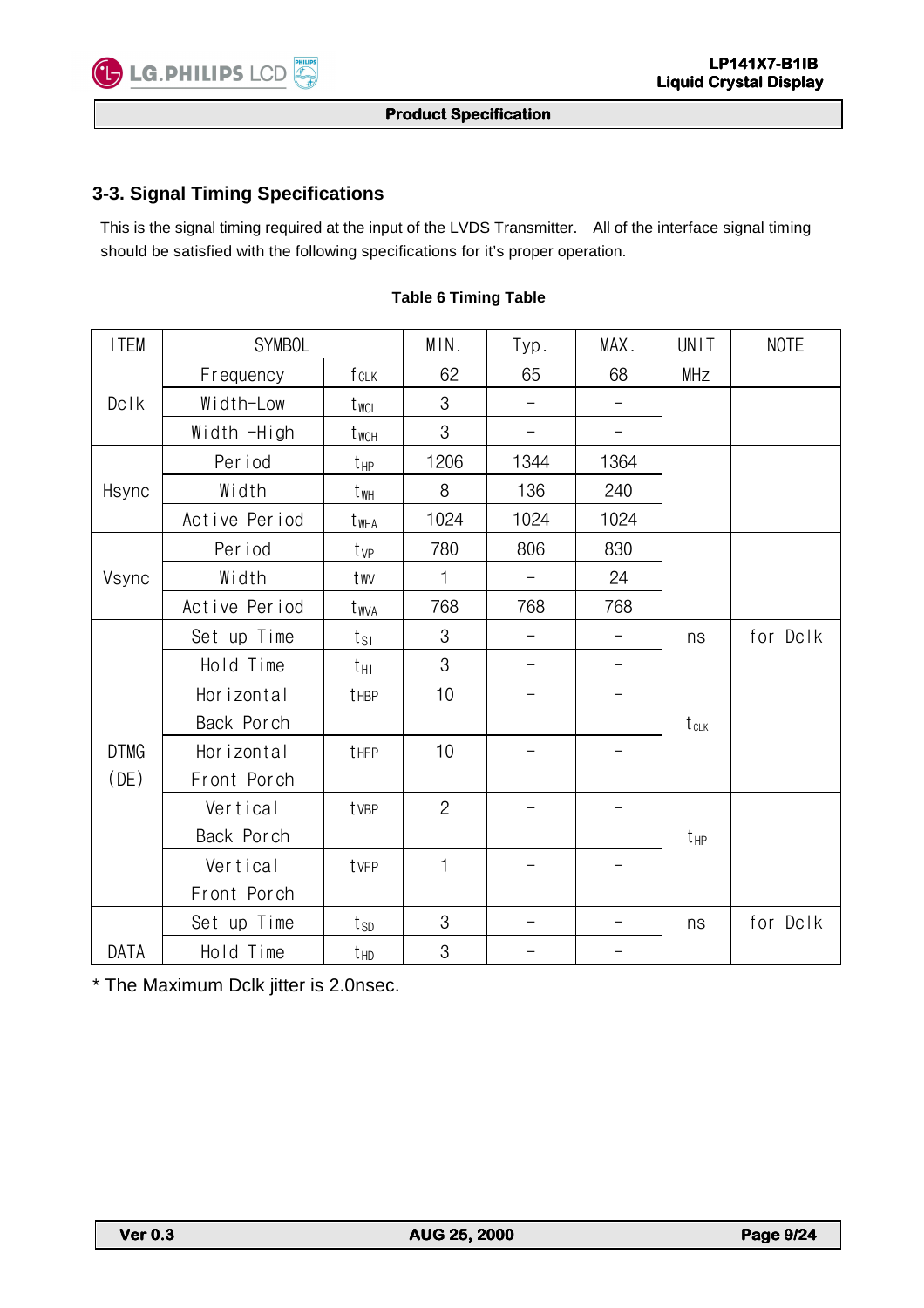

# **3-4. Signal Timing Waveforms**



L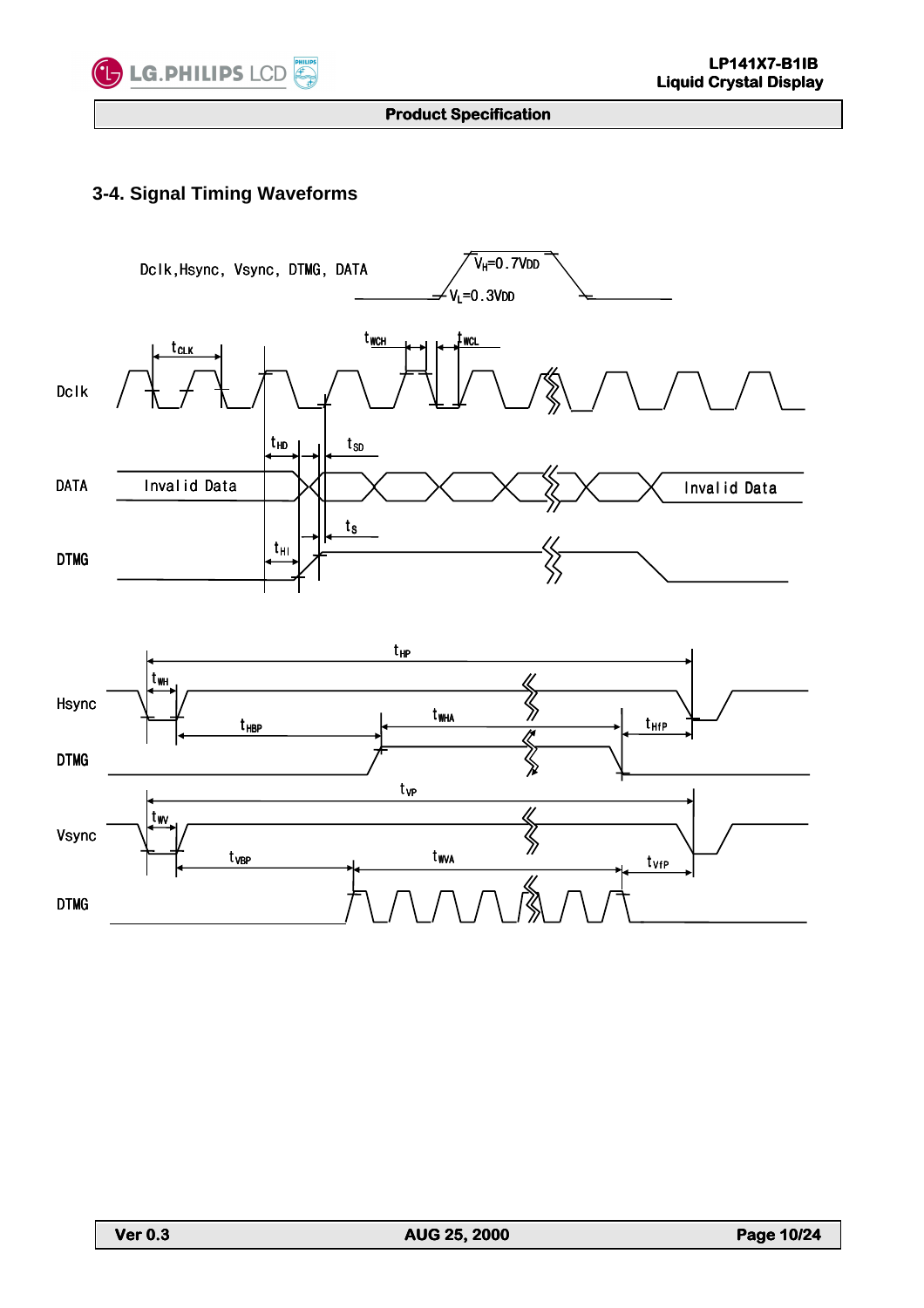#### **Product Specification**

# **3-5. Color Input Data Reference**

 The brightness of each primary color(red, green and blue) is based on the 6-bit gray scale data input for the color; the higher the binary input, the brighter the color. The table below provides a reference for color versus data input.

|              |                 | Input Color Data |                |                |                |                |                |                           |       |                |             |                |                      |                |           |                |                |           |           |
|--------------|-----------------|------------------|----------------|----------------|----------------|----------------|----------------|---------------------------|-------|----------------|-------------|----------------|----------------------|----------------|-----------|----------------|----------------|-----------|-----------|
|              | Color           |                  | Red            |                |                |                |                |                           | Green |                |             |                |                      | <b>Blue</b>    |           |                |                |           |           |
|              |                 | <b>MSB</b>       |                |                |                |                | LSB            | <b>MSB</b>                |       |                |             |                | <b>LSB</b>           | <b>MSB</b>     |           |                |                |           | .SB       |
|              |                 | R <sub>5</sub>   | R <sub>4</sub> | R <sub>3</sub> | R <sub>2</sub> | R <sub>1</sub> | R <sub>0</sub> | G <sub>5</sub>            | G4    | G <sub>3</sub> | G2          | G <sub>1</sub> | G <sub>0</sub>       | B <sub>5</sub> | <b>B4</b> | B <sub>3</sub> | B <sub>2</sub> | <b>B1</b> | <b>B0</b> |
|              | <b>Black</b>    | 0                | 0              | 0              | $\mathbf 0$    | 0              | 0              | $\mathbf 0$               | 0     | $\mathbf 0$    | $\mathbf 0$ | 0              | 0                    | $\mathbf 0$    | 0         | $\mathbf 0$    | $\mathbf 0$    | 0         | 0         |
|              | Red(63)         | 1                | 1              | 1              | 1              | 1              | 1              | 0                         | 0     | 0              | 0           | 0              | 0                    | 0              | 0         | 0              | 0              | 0         | 0         |
|              | Green(63)       | 0                | 0              | 0              | 0              | 0              | 0              | 1                         | 1     | 1              | 1           | 1              | 1                    | 0              | 0         | 0              | 0              | 0         | 0         |
| <b>Basic</b> | Blue(63)        | 0                | 0              | 0              | 0              | 0              | 0              | 0                         | 0     | 0              | 0           | 0              | 0                    | 1              | 1         | 1              | 1              | 1         | 1         |
| Colors       | Cyan            | 0                | 0              | 0              | 0              | 0              | 0              | 1                         | 1     | 1              | 1           | 1              | 1                    | 1              | 1         | 1              | 1              | 1         |           |
|              | Magenta         | 1                | 1              | 1              | 1              | 1              | 1              | 0                         | 0     | 0              | 0           | 0              | 0                    | 1              | 1         | 1              | 1              | 1         | 1         |
|              | Yellow          | 1                | 1              | 1              | 1              | 1              | 1              | 1                         | 1     | 1              | 1           | 1              | 1                    | 0              | 0         | 0              | 0              | 0         | 0         |
|              | White           | 1                | 1              | 1              | 1              | 1              | 1              | 1                         | 1     | 1              | 1           | 1              | 1                    | 1              | 1         | 1              | 1              | 1         | 1         |
|              | Red(00) Dark    | 0                | 0              | 0              | $\mathbf 0$    | 0              | 0              | $\mathbf 0$               | 0     | 0              | $\mathbf 0$ | 0              | 0                    | 0              | 0         | 0              | $\Omega$       | 0         | 0         |
|              | Red(01)         | 0                | 0              | 0              | 0              | 0              | 1              | 0                         | 0     | 0              | $\mathbf 0$ | 0              | 0                    | 0              | 0         | 0              | $\mathbf 0$    | 0         | 0         |
|              | Red(02)         | 0                | 0              | 0              | 0              | 1              | 0              | 0                         | 0     | 0              | 0           | 0              | 0                    | 0              | 0         | 0              | 0              | 0         | 0         |
| Red          |                 |                  |                |                |                | $\cdot$        | $\cdot$        | ٠<br>$\ddot{\phantom{a}}$ |       | $\cdot$        |             |                | $\cdot$<br>$\cdot$   |                | $\cdot$   |                |                |           |           |
|              | Red(61)         | 1                | 1              | 1              | 1              | 0              | 1              | 0                         | 0     | 0              | 0           | 0              | 0                    | 0              | 0         | 0              | 0              | 0         | 0         |
|              | Red(62)         | 1                | 1              | 1              | 1              | 1              | 0              | 0                         | 0     | 0              | 0           | $\Omega$       | 0                    | 0              | 0         | 0              | 0              | 0         | 0         |
|              | Red(63) Bright  | 1                | 1              | 1              | 1              | 1              | 1              | $\mathbf 0$               | 0     | 0              | 0           | 0              | 0                    | 0              | 0         | 0              | 0              | 0         | 0         |
|              | Green(00)Dark   | 0                | 0              | 0              | 0              | 0              | 0              | 0                         | 0     | 0              | 0           | 0              | 0                    | 0              | 0         | 0              | 0              | 0         | 0         |
|              | Green(01)       | 0                | 0              | 0              | 0              | 0              | 0              | 0                         | 0     | 0              | 0           | 0              | 1                    | 0              | 0         | 0              | 0              | 0         | 0         |
|              | Green(02)       | 0                | 0              | 0              | 0              | 0              | 0              | 0                         | 0     | 0              | $\Omega$    | 1              | 0                    | 0              | 0         | 0              | 0              | 0         | 0         |
| Green        |                 |                  | ٠<br>٠         |                |                | ٠<br>٠         | $\bullet$      | ٠<br>٠                    |       | $\cdot$        | ٠           | ٠              | $\bullet$<br>$\cdot$ | ٠              | t         |                |                | ٠         |           |
|              | Green(61)       | 0                | 0              | 0              | 0              | 0              | 0              | 1                         | 1     | 1              | 1           | 0              | 1                    | 0              | 0         | 0              | 0              | 0         | 0         |
|              | Green(62)       | 0                | 0              | 0              | 0              | 0              | 0              | 1                         | 1     | 1              | 1           | 1              | 0                    | 0              | 0         | 0              | 0              | 0         | 0         |
|              | Green(63)Bright | 0                | 0              | 0              | 0              | 0              | 0              | 1                         | 1     | 1              | 1           | 1              | 1                    | 0              | 0         | 0              | 0              | 0         | 0         |
|              | Blue(00) Dark   | 0                | 0              | 0              | $\Omega$       | 0              | $\mathbf 0$    | 0                         | 0     | $\mathbf 0$    | $\mathbf 0$ | 0              | $\mathbf 0$          | $\Omega$       | 0         | 0              | $\Omega$       | 0         | 0         |
|              | Blue(01)        | 0                | 0              | 0              | 0              | 0              | 0              | 0                         | 0     | 0              | 0           | 0              | 0                    | 0              | 0         | 0              | 0              | 0         | 1         |
|              | Blue(02)        | 0                | 0              | 0              | 0              | 0              | 0              | 0                         | 0     | 0              | 0           | 0              | 0                    | 0              | 0         | 0              | 0              | 1         | 0         |
| <b>Blue</b>  |                 |                  | ٠<br>٠         |                |                | ٠<br>٠         | $\bullet$      | ٠<br>٠                    |       | $\cdot$        | ٠           | $\cdot$        | $\cdot$<br>$\bullet$ |                | ٠<br>٠    |                |                | Ĭ.        |           |
|              | Blue(61)        | 0                | 0              | 0              | $\mathbf 0$    | 0              | 0              | 0                         | 0     | 0              | 0           | 0              | 0                    | 1              | 1         | 1              | 1              | 0         | 1         |
|              | <b>Blue(62)</b> | 0                | 0              | 0              | 0              | 0              | 0              | 0                         | 0     | 0              | 0           | 0              | 0                    | 1              | 1         | 1              | 1              | 1         | 0         |
|              | Blue(63) Bright | 0                | 0              | 0              | 0              | 0              | 0              | 0                         | 0     | 0              | 0           | 0              | 0                    |                | 1         | 1              | 1              |           |           |

**Table 7 COLOR DATA REFERENCE**

#### **3-6. Power Sequence**

L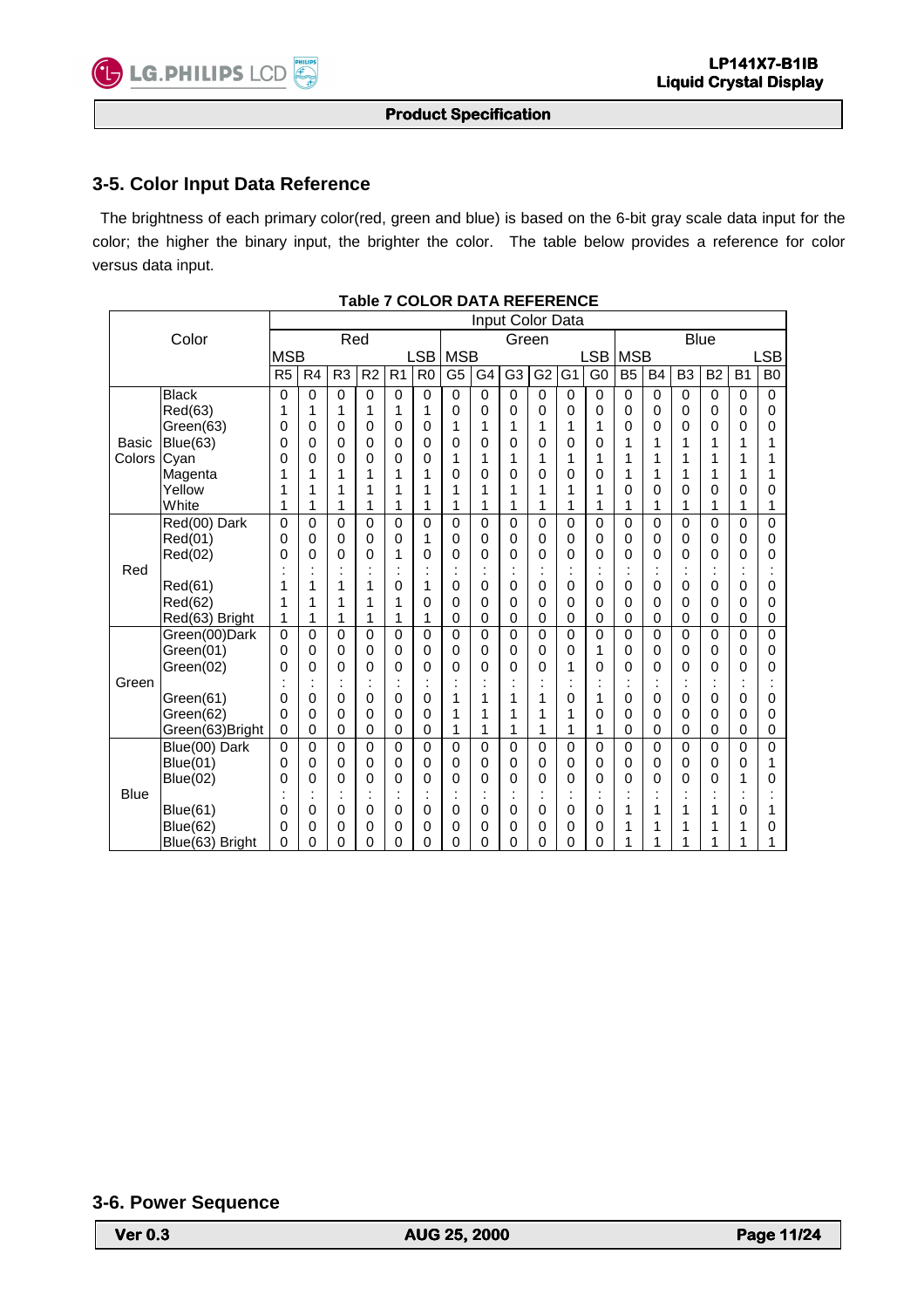



| Parameter                                |            | Units                     |                                        |
|------------------------------------------|------------|---------------------------|----------------------------------------|
|                                          | Min.       | Max.                      |                                        |
| c l<br>IЗ<br>-5<br>6 ا<br>$\overline{ }$ | 130<br>150 | 10<br>50<br>50<br>10<br>- | ms<br>ms<br>ms<br>ms<br>ms<br>ms<br>ms |

Notes: 1. Please avoid floating state of interface signal at invalid period.

2. When the interface signal is invalid, be sure to pull down the power supply for LCD  $V_{CC}$  to 0V.

3. Lamp power must be turn on after power supply for LCD and interface signal are valid.

# **4. Optical Specifications**

L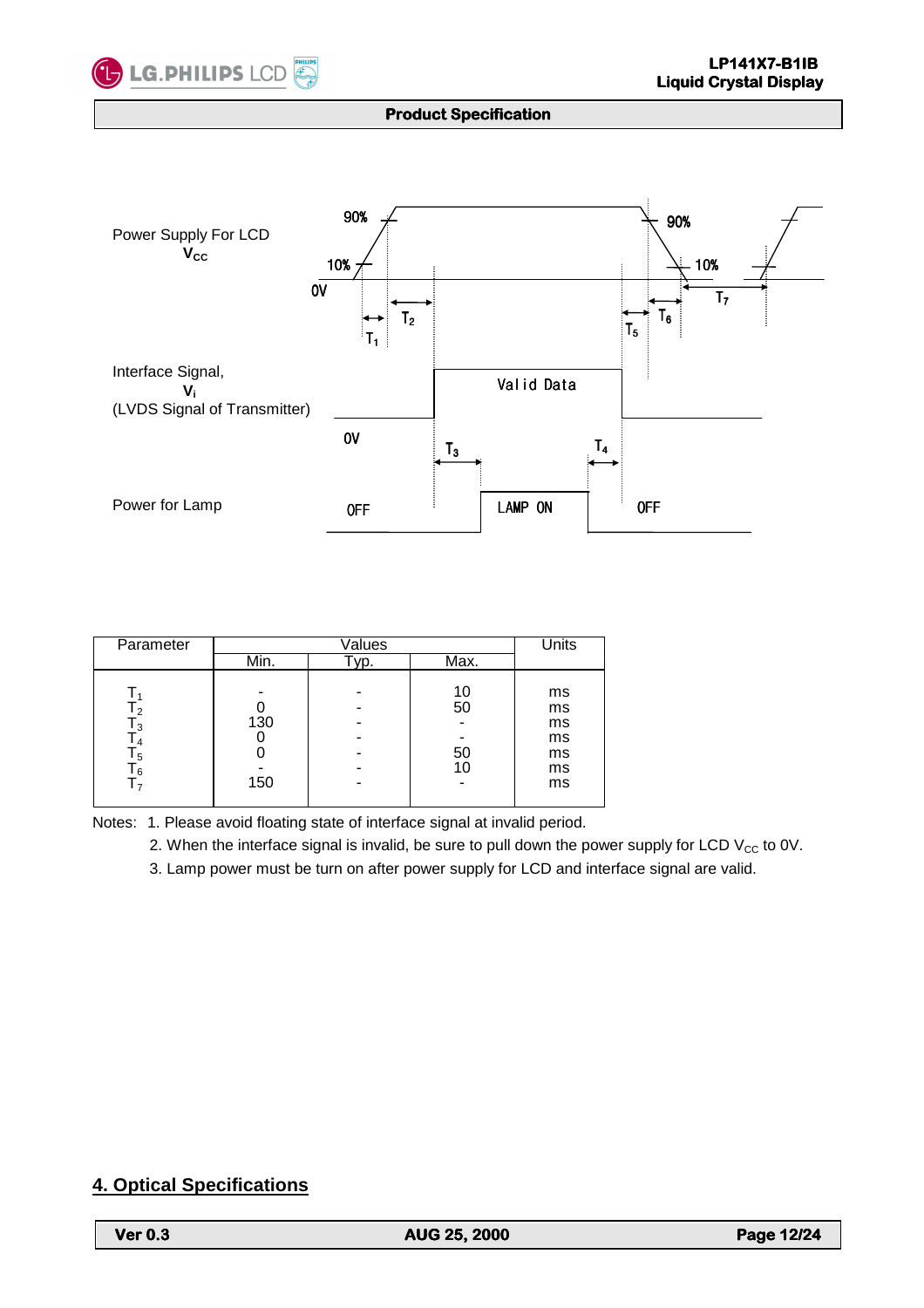

 Optical characteristics are determined after the unit has been 'ON' and stable for approximately 30 minutes in a dark environment at 25℃. The values specified are at an approximate distance 50cm from the LCD surface at a viewing angle of  $\Phi$  and  $\theta$  equal to 0°.

Appendix A -1 presents additional information concerning the measurement equipment and method.

## Table 8 OPTICAL CHARACTERISTICS (Ta=25℃, Vcc=3.3V, f<sub>V</sub> =60Hz, Dclk=65MHz,  $I_{BI}$ =6mA)

| Parameter                                                                                                                                                          |                                      | Symbol                                                                |                                                                      | Values                                                               |                                                                      | Units           | <b>Notes</b>                                                                                      |
|--------------------------------------------------------------------------------------------------------------------------------------------------------------------|--------------------------------------|-----------------------------------------------------------------------|----------------------------------------------------------------------|----------------------------------------------------------------------|----------------------------------------------------------------------|-----------------|---------------------------------------------------------------------------------------------------|
|                                                                                                                                                                    |                                      |                                                                       | Min.                                                                 | Тур.                                                                 | Max.                                                                 |                 |                                                                                                   |
| <b>Contrast Ratio</b>                                                                                                                                              |                                      | CR.                                                                   | 150                                                                  | 250                                                                  |                                                                      |                 | 1                                                                                                 |
| Surface Luminance, white                                                                                                                                           |                                      | $L_{WH}$                                                              | 130                                                                  | 150                                                                  |                                                                      | $\text{cd/m}^2$ | 2                                                                                                 |
| Luminance Variation                                                                                                                                                |                                      | δ white                                                               |                                                                      |                                                                      | 1.45                                                                 |                 | 3                                                                                                 |
| Response Time<br>Rise Time<br>Decay Time                                                                                                                           |                                      | Tr<br>$Tr_R$<br>$\mathsf{Tr}_{\mathsf{D}}$                            |                                                                      | $\substack{20\\30}$                                                  | 40<br>50                                                             | ms              | 4                                                                                                 |
| <b>CIE Color Coordinates</b>                                                                                                                                       | Red<br>Green<br><b>Blue</b><br>White | $X_{R}$<br>УR<br>$X_G$<br>УG<br>$X_{B}$<br>Ув<br>x <sub>W</sub><br>Уw | 0.559<br>0.301<br>0.285<br>0.518<br>0.121<br>0.110<br>0.301<br>0.312 | 0.589<br>0.331<br>0.315<br>0.548<br>0.151<br>0.140<br>0.329<br>0.332 | 0.619<br>0.361<br>0.345<br>0.578<br>0.181<br>0.170<br>0.357<br>0.352 |                 | IBM Spec.<br>(0.577)<br>(0.338)<br>(0.310)<br>(0.563)<br>(0.158)<br>(0.157)<br>(0.313)<br>(0.329) |
| Viewing Angle<br>x axis, right ( $\Phi = 0^{\circ}$ )<br>x axis, left $(\Phi = 180^\circ)$<br>y axis, $up(\Phi = 90^\circ)$<br>y axis, down $(\Phi = 270^{\circ})$ |                                      | $\Theta$ r<br>$\theta$  <br>$\Theta$ u<br>$\theta$ d                  | 40<br>40<br>10<br>30                                                 |                                                                      |                                                                      | degree          | 5                                                                                                 |
| <b>Gray Scale</b>                                                                                                                                                  |                                      |                                                                       |                                                                      |                                                                      |                                                                      |                 | 6                                                                                                 |

Notes 1. Contrast Ratio (CR) is defined mathematically as :

Surface Luminance with all white pixels

Contrast Ratio = Surface Luminance with all black pixels

- 2. Surface luminance is the center point across the LCD surface 50cm from the surface with all pixels displaying white. For more information see Appendix A - 2. When  $I_{BL}$ =6mA, L<sub>WH</sub>= 130cd/m<sup>2</sup> (Min.) 150cd/m<sup>2</sup> (Typ.)
- 3. The variation in surface luminance,  $\delta$  WHITE is determined by measuring  $L_{ON}$  at each test position 1 through 9, and then dividing the maximum  $L_{ON}$  of 9 points luminance by minimum  $L_{ON}$ of 9 points luminance. For more information see Appendix A - 2.

 $\delta$  WHITE = Maximum (L<sub>ON1</sub>, L<sub>ON2</sub>, ....L<sub>ON9</sub>) ÷ Minimum (L<sub>ON1</sub>, L<sub>ON2</sub>, ....L<sub>ON9</sub>)

- 4. Response time is the time required for the display to transition from white to black (Rise Time,  $Tr_R$ ) and from black to white (Decay Time,  $Tr_D$ ). For additional information see Appendix A - 3.
- 5. Viewing angle is the angle at which the contrast ratio is greater than 10. The angles are determined for the horizontal or x axis and the vertical or y axis with respect to the z axis which is normal to the LCD surface. For more information see Appendix A - 4

6.Gray scale specification.

L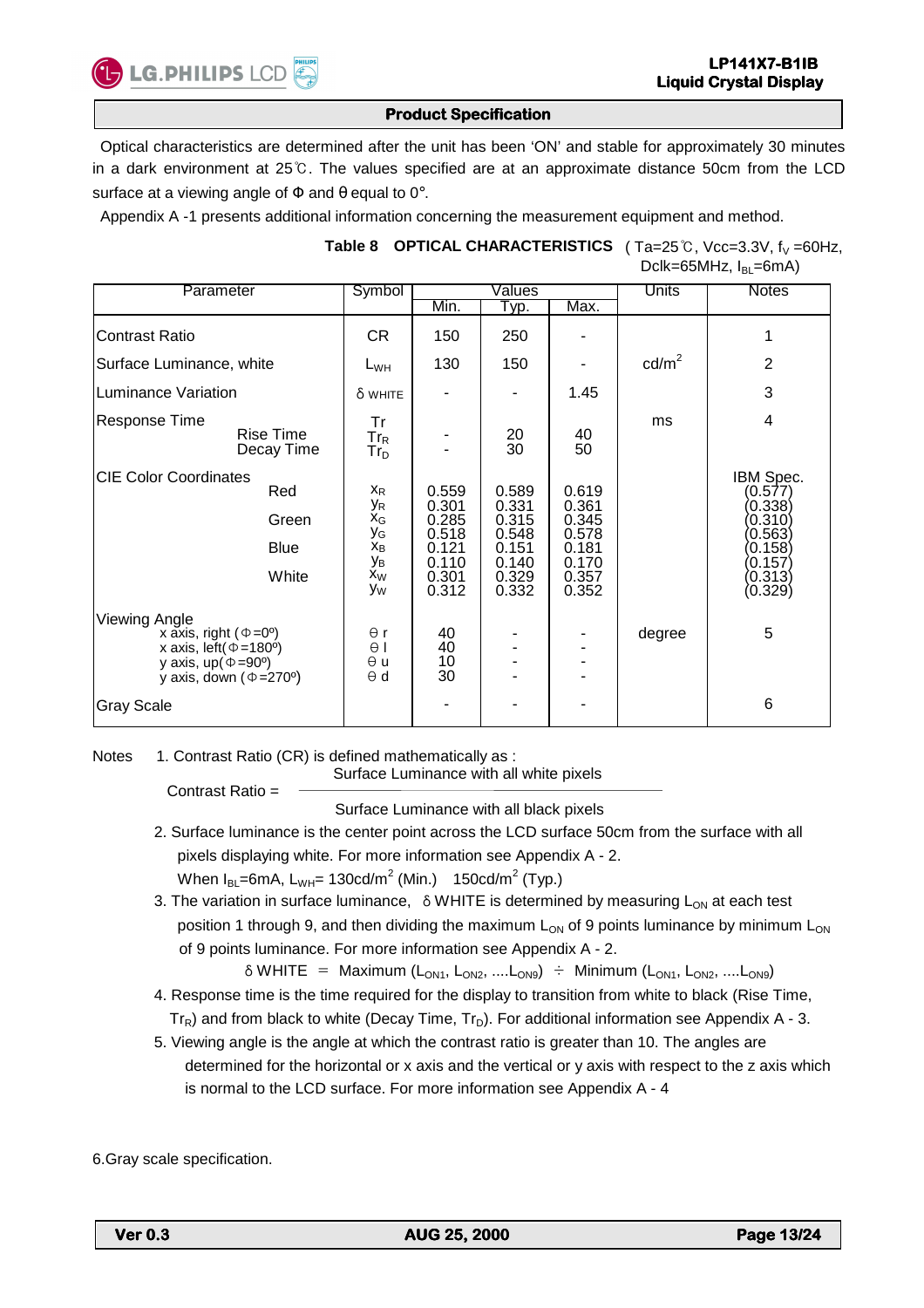

|                      |                                                                | Luminance(%)                       |                      |
|----------------------|----------------------------------------------------------------|------------------------------------|----------------------|
|                      | <b>Gray Level</b>                                              | (Typ.)                             |                      |
|                      | L <sub>0</sub>                                                 | 0.35                               |                      |
|                      | L7                                                             | 1.0                                |                      |
|                      | L15                                                            | 4.0                                |                      |
|                      | L23                                                            | 10                                 |                      |
|                      | L31                                                            | 21                                 |                      |
|                      | L39                                                            | 35                                 |                      |
|                      | L47                                                            | 54                                 |                      |
|                      | L <sub>55</sub>                                                | 75                                 |                      |
| $Q\pm0.2$<br>ža<br>P | L63                                                            | 100                                |                      |
| ្បា                  | म्प्य<br>π<br>$\bullet$<br>$2 - M2$<br>$66^{\circ}52_{\pm0.3}$ | टम्प<br>Ō<br>$66^{\circ}52^{+0.3}$ | $\overline{\bullet}$ |



#### **Ver 0.3 and**  $\frac{1}{3}$  **Page 14/24 AUG 25, 2000 Page 14/24** L  5<u>िक⊜*रिररररर*क</u>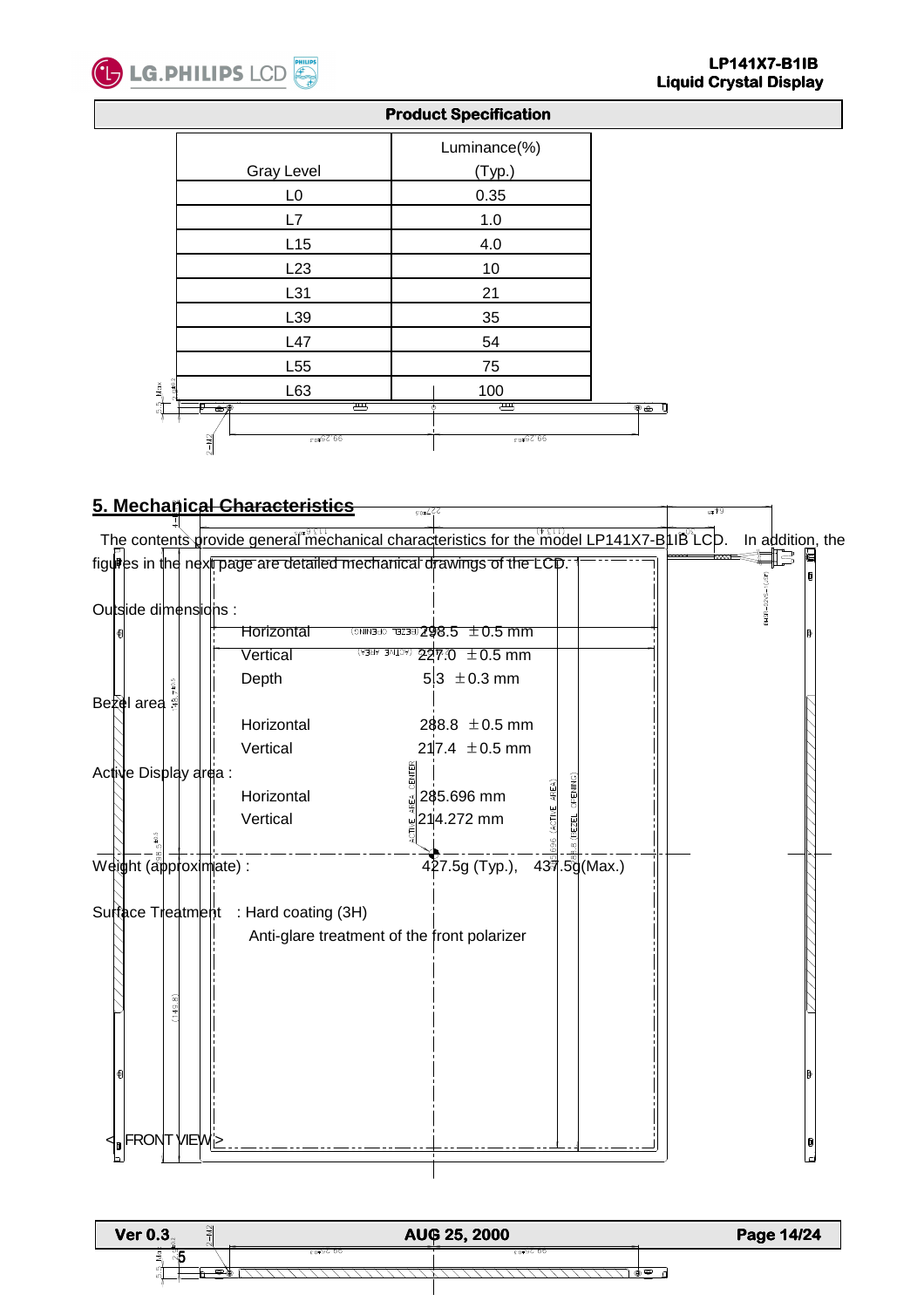

Note) 1.General Tolerance is  $\pm$  0.5mm.

2.The LCD depth of user connector area is Max 5.8mm.

< REAR VIEW >



L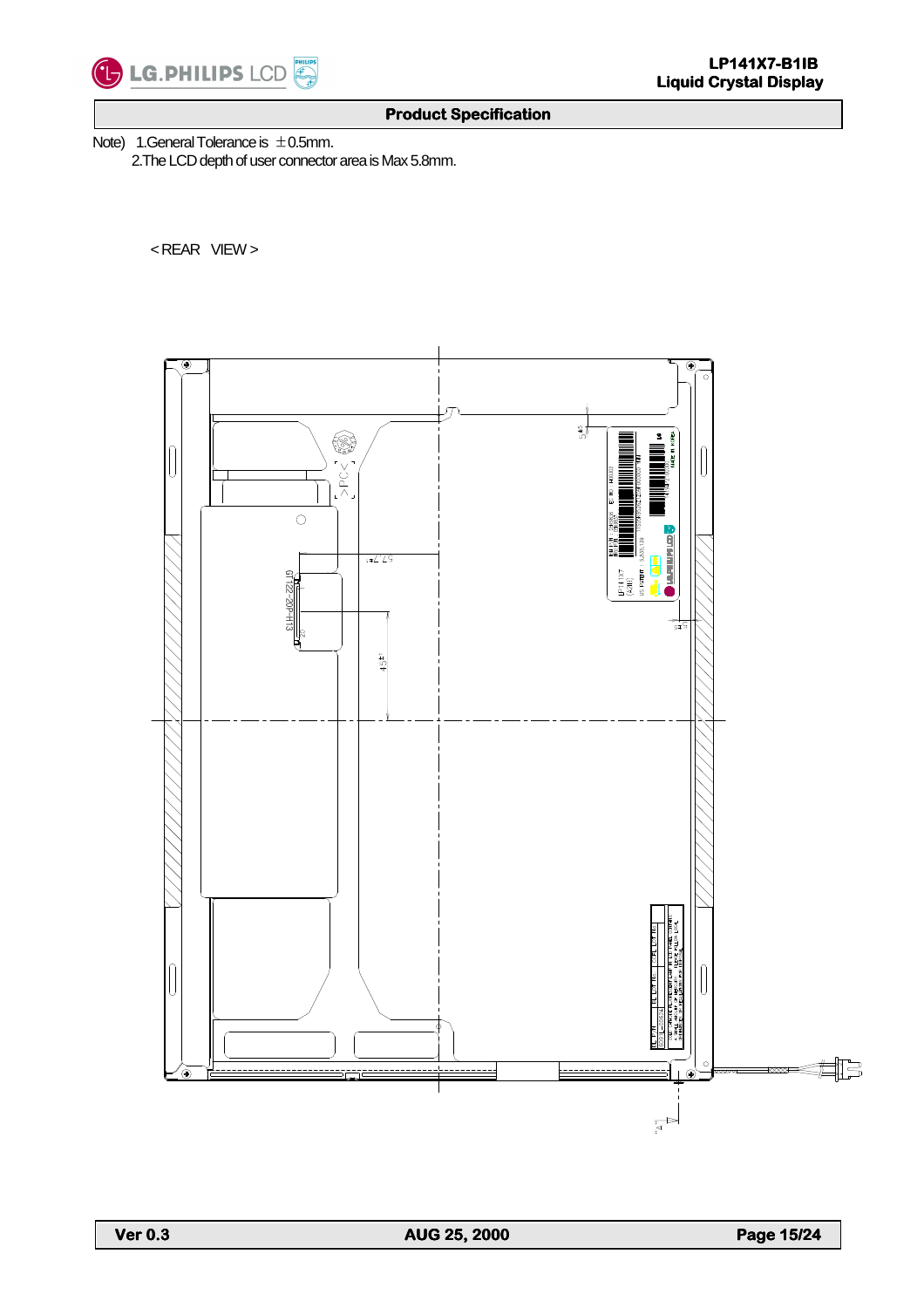

**<Detail description of side mounting screw>** 





\*SCREW TORQUE : Max 2Kgf/Cm

L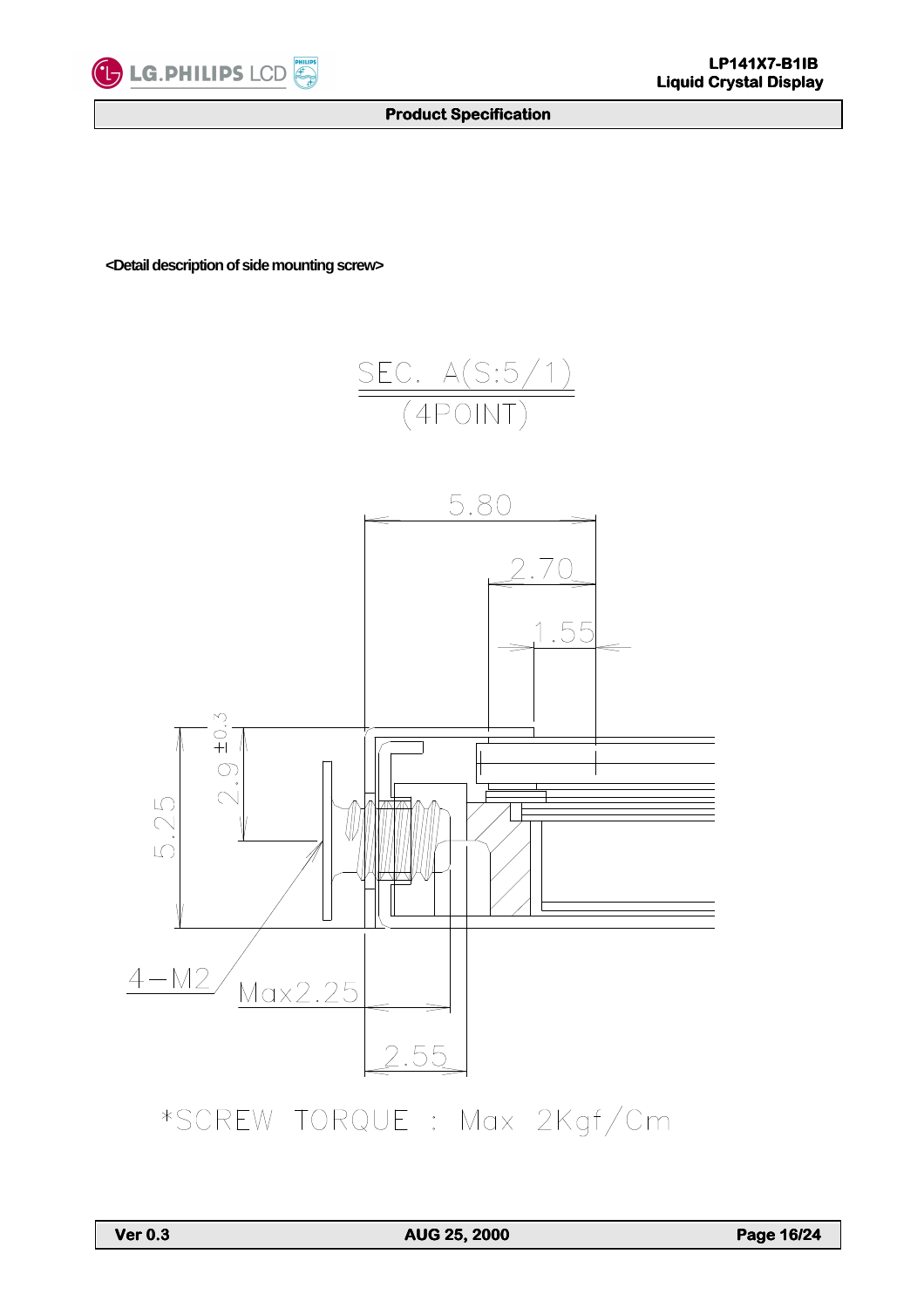# **6. Reliability**

X

- Environment test condition

| No.            | Test Item                       | Conditions                                         |
|----------------|---------------------------------|----------------------------------------------------|
| 1              | High temperature storage test   | lTa = 60℃ 240h                                     |
| $\overline{2}$ | Low temperature storage test    | lTa = -20℃  240h                                   |
| 3              | High temperature operation test | $Ta = 50^{\circ}C$ 50%RH<br>240h                   |
| $\overline{4}$ | Low temperature operation test  | lTa = 0℃<br>240h                                   |
| 5              | <b>Vibration test</b>           | Sine wave, 10~500~10Hz, 1.5G, 0.37oct/min,         |
|                | (non-operating)                 | 3 axis, 1 hour/axis                                |
| 6              | Shock test                      | Half sine wave, 100G, 6ms,                         |
|                | (non-operating)                 | one shock of each six faces (i.e. run 100G 6ms for |
|                |                                 | all six faces.)                                    |
| 7              | Altitude                        |                                                    |
|                | operating                       | l5000m 24Hr                                        |
|                |                                 |                                                    |

{Result Evaluation Criteria}

 There should be no change which might affect the practical display function when the display quality test is conducted under normal operating condition.

- ON/OFF Cycle

 : The display module will be capable of being operated over 24,000 ON/OFF cycles (Lamp power & Vcc ON/OFF)

- Mean Time Between Failure
	- : The LCD Panel and interface board assembly (excluding the CCFL) have a mean time between failures of 30,000 hours with a confidence level 90%.

L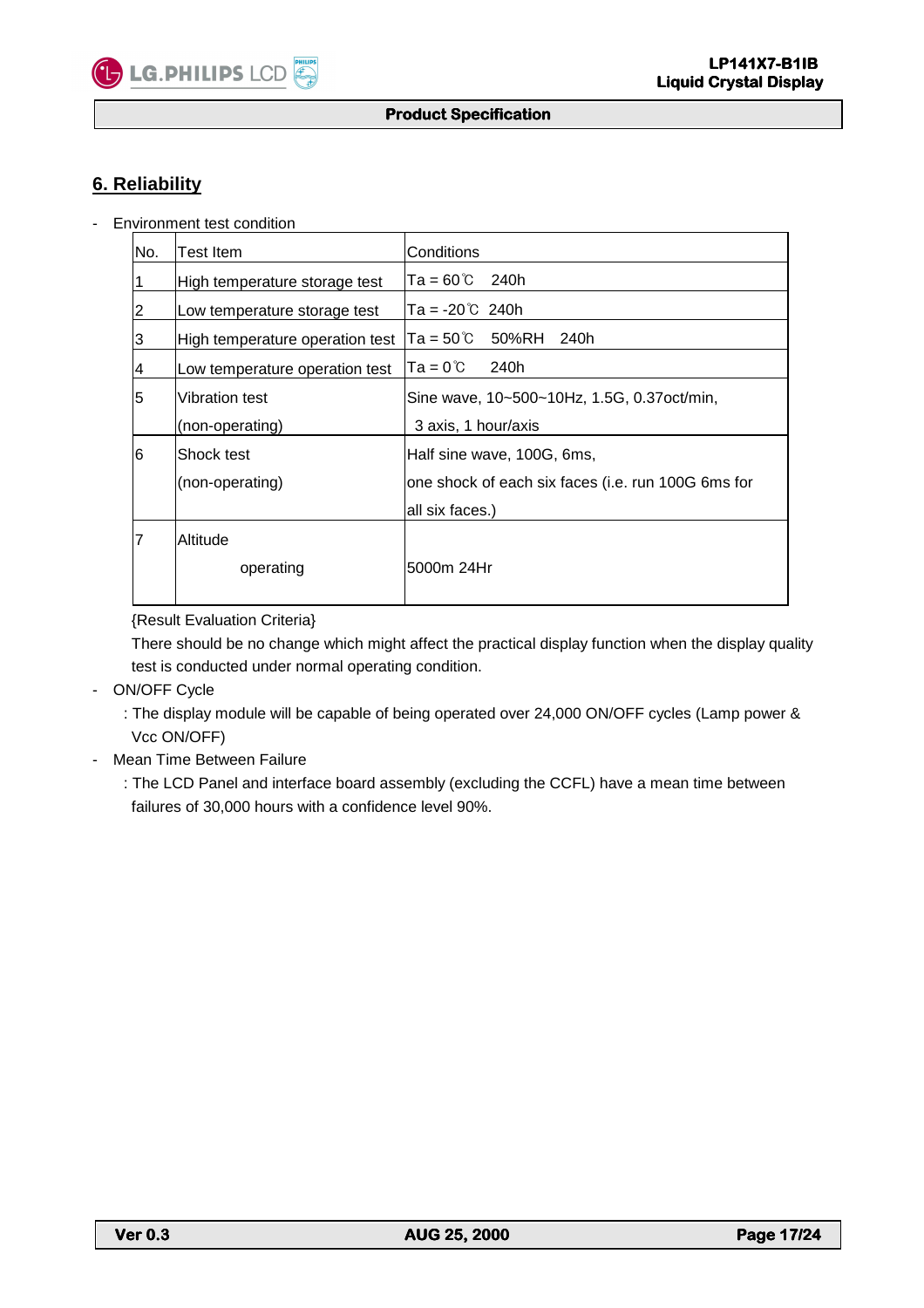

# **7. International Standards**

## **7-1. Safety**

- a) UL 1950 Third Edition, Underwriters Laboratories, Inc. Jan. 28, 1995. Standard for Safety of Information Technology Equipment Including Electrical Business Equipment.
- b) CAN/CSA C22.2 No. 950-95 Third Edition, Canadian Standards Association, Jan. 28, 1995. Standard for Safety of Information Technology Equipment Including Electrical Business Equipment.
- c) EN 60950 : 1992 + A1 : 1993 + A2 : 1993 + A3 : 1995 + A4 : 1997 + A11 : 1997 IEC 950 : 1991 + A1 : 1992 + A2 : 1993 + A3 : 1995 + A4 : 1996 European Committee for Electrotechnical Standardization (CENELEC) EUROPEAN STANDARD for Safety of Information Technology Equipment Including Electrical Business Equipment.

#### **7-2. EMC**

- a) ANSI C63.4 "Methods of Measurement of Radio-Noise Emissions from Low-Voltage Electrical and Electronic Equipment in the Range of 9kHz to 40GHz." American National Standards Institute(ANSI),1992.
- b) C.I.S.P.R "Limits and Methods of Measurement of Radio Interference Characteristics of Information Technology Equipment." International Special Committee on Radio Interference
- c) EN 55022 "Limits and Methods of Measurement of Radio Interference Characteristics of Information Technology Equipment." European Committee for Electrotechnical Standardization (CENELEC),1988

L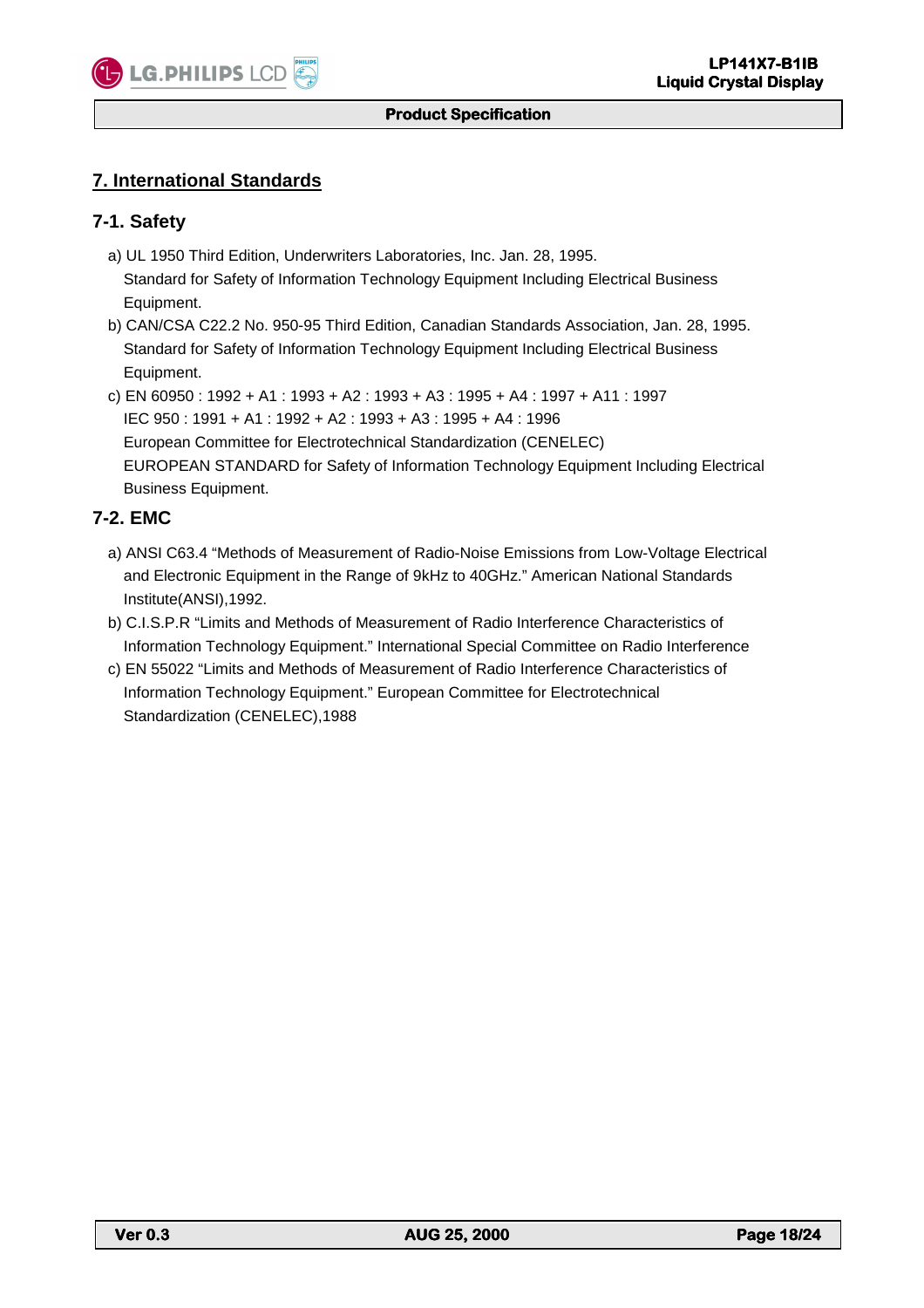

# **8. Packing**

# **8-1. Designation of Lot Mark**

a) Lot Mark



A, B ,C : SIZE D : YEAR E : MONTH F,G : PANEL CODE H : ASSEMBLY CODE I,J,K,L,M : SERIAL NO.

Note : 1. YEAR

| <b>YEAR</b> | 97 | 98 | 99 | 2000 | 2001 | 2002 | 2003 | 2004 | 2005 | 2006 | 2007 |
|-------------|----|----|----|------|------|------|------|------|------|------|------|
| Mark        |    |    |    |      |      |      |      |      |      |      |      |

2. MONTH

| MONTH | Jan. | Feb. | Mar. Apr. |  | May. Jun. |  | Jul.   Aug.   Sep.   Oct.   Nov. |  | Dec. |
|-------|------|------|-----------|--|-----------|--|----------------------------------|--|------|
| Mark  |      |      |           |  |           |  |                                  |  |      |

b) Location of Lot Mark

Serial NO. Is printed on the label. The label is attached to the backside of the LCD module. This is subject to change without prior notice.

# **8-2. Packing Form**

a) Package quantity in one box : 10 pcs

| <b>9.PRECAUTIONS</b> |  |
|----------------------|--|
|----------------------|--|

L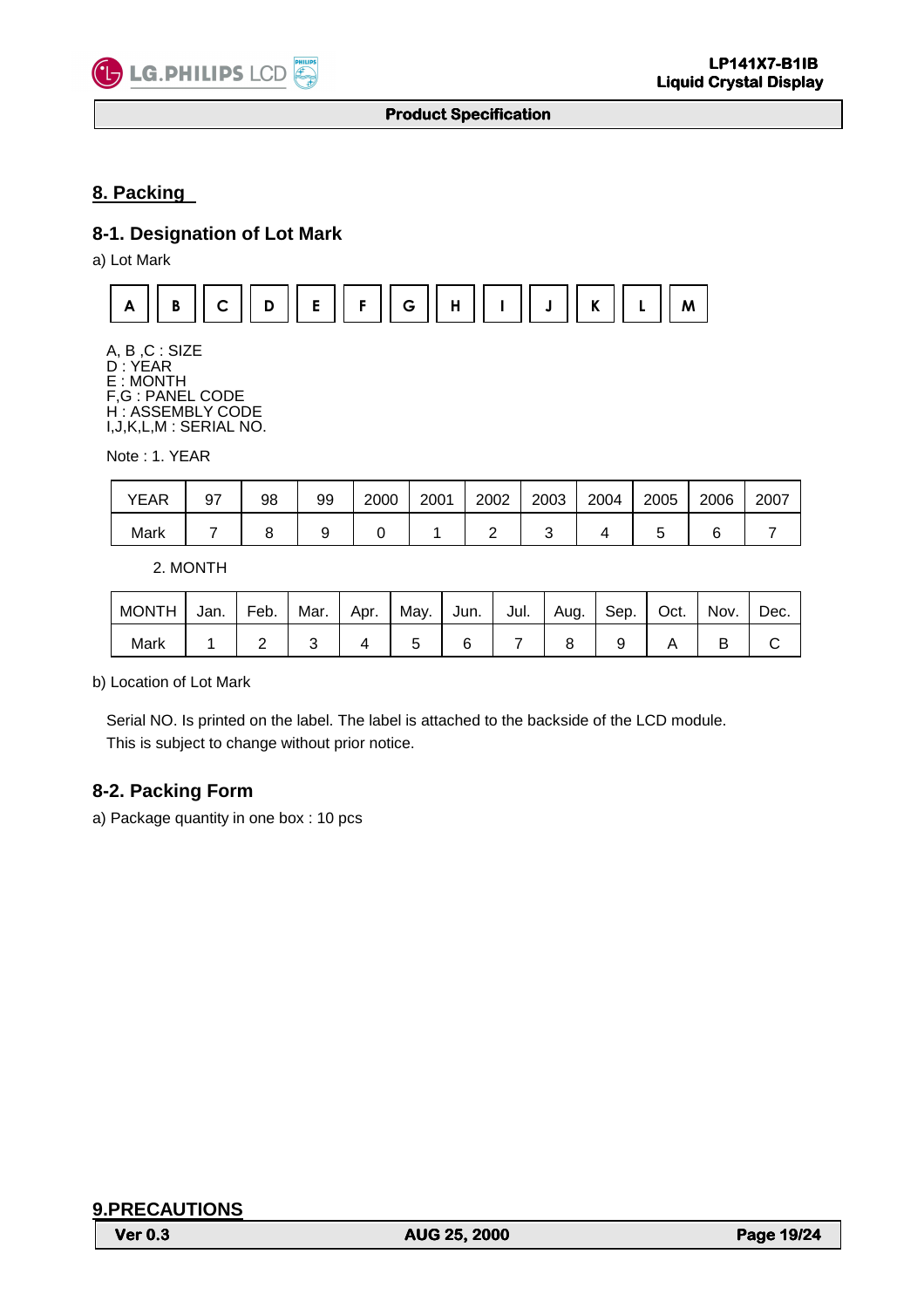

Please pay attention to the followings when you use this TFT LCD module.

# **9.1 MOUNTING PRECAUTIONS**

- (1) You must mount a module using holes arranged in four corners or four sides.
- (2) You should consider the mounting structure so that uneven force (ex. twisted stress) is not applied to the module.

 And the case on which a module is mounted should have sufficient strength so that external force is not transmitted directly to the module.

- (3) Please attach a transparent protective plate to the surface in order to protect the polarizer. Transparent protective plate should have sufficient strength in order to resist external force.
- (4) You should adopt radiation structure to satisfy the temperature specification.
- (5) Acetic acid type and chlorine type materials for the cover case are not desirable because the former generates corrosive gas of attacking the polalizer at high temperature and the latter causes circuit break by electro-chemical reaction.
- (6) Do not touch, push or rub the exposed polarizers with glass, tweezers or anything harder than HB pencil lead. And please do not rub with dust clothes with chemical treatment. Do not touch the surface of polarizer for bare hand or greasy cloth. (Some cosmetics are detrimental to the polarizer.)
- (7) When the surface becomes dusty, please wipe gently with absorbent cotton or other soft materials like chamois soaked with petroleum benzene. Normal-hexane is recommended for cleaning the adhesives used to attach front / rear polarizers. Do not use acetone, toluene and alcohol because they cause chemical damage to the polarizer.
- (8) Wipe off saliva or water drops as soon as possible. Their long time contact with polarizer causes deformations and color fading.
- (9) Do not open the case because inside circuits do not have sufficient strength.

# **9.2 OPERATING PRECAUTIONS**

- (1) The spike noise causes the mis-operation of circuits. It should be lower than following voltage :  $V = \pm 200$  MV (Over and under shoot voltage).
- (2) Response time depends on the temperature. (In lower temperature, it becomes longer.)
- (3) Brightness depends on the temperature. (In lower temperature, it becomes lower.) And in lower temperature, response time (required time that brightness is stable after turned on ) becomes longer.
- (4) Be careful for condensation at sudden temperature change. Condensation makes damage to polarizer or electrical contacted parts. And after fading condensation, smear or spot will occur.
- (5) When fixed patterns are displayed for a long time, remnant image is likely to occur.
- (6) Module has high frequency circuits. Sufficient suppression to the electromagnetic interference shall be done by system manufacturers. Grounding and shielding methods may be important to minimize the interference.

L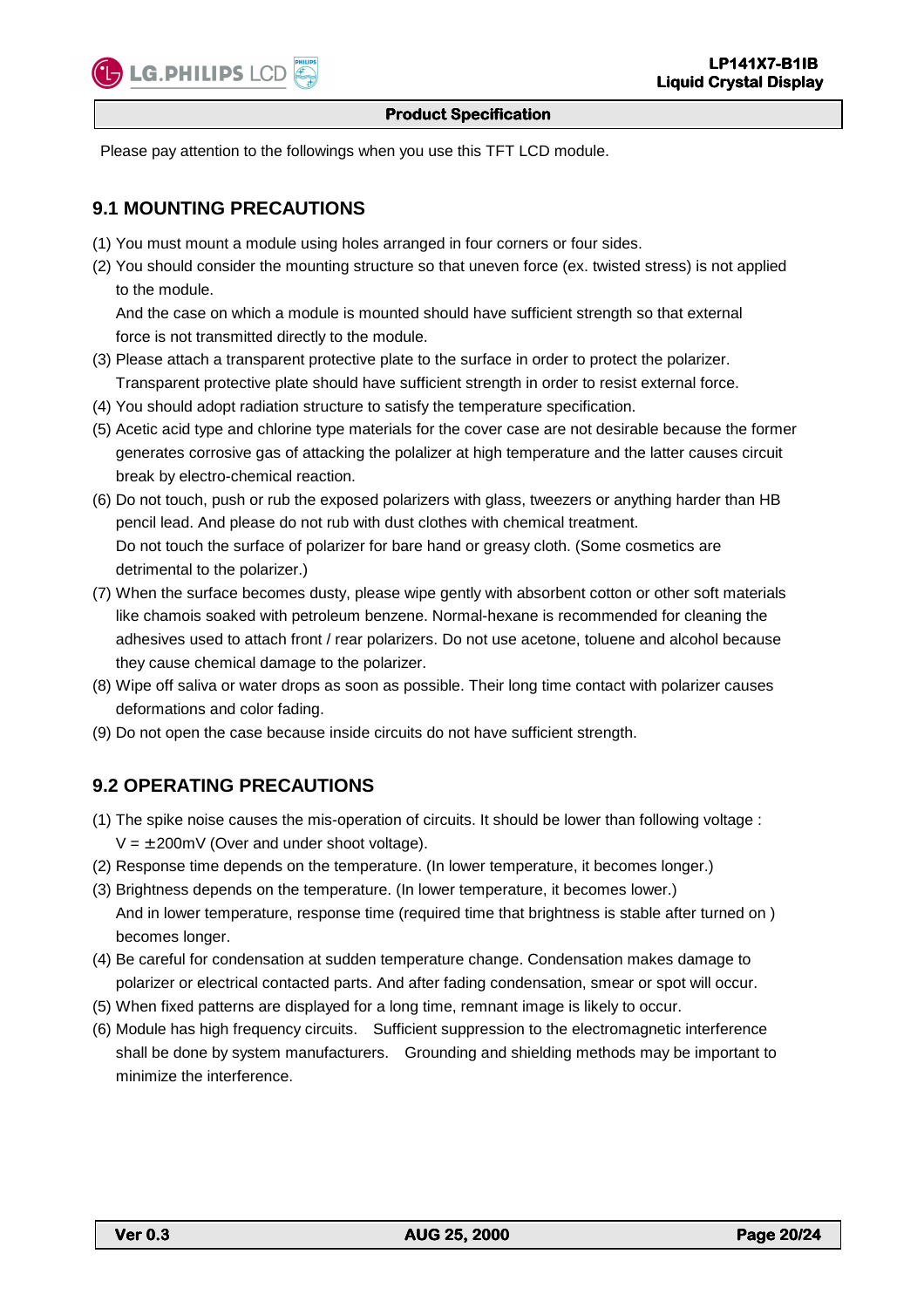#### **Product Specification**

#### **9.3 ELECTROSTATIC DISCHARGE CONTROL**

 Since a module is composed of electronic circuits, it is not strong to electrostatic discharge. Make certain that treatment persons are connected to ground through wrist band etc . And don't touch interface pin directly.

## **9.4 PRECAUTIONS FOR STRONG LIGHT EXPOSURE**

Strong light exposure causes degradation of polarizer and color filter.

## **9.5 STORAGE**

When storing modules as spares for a long time, the following precautions are necessary.

- (1) Store them in a dark place. Do not expose the module to sunlight or fluorescent light. Keep the temperature between 5℃ and 35℃ at normal humidity.
- (2) The polarizer surface should not come in contact with any other object. It is recommended that they be stored in the container in which they were shipped.

# **9.6 HANDLING PRECAUTIONS FOR PROTECTION FILM**

- (1) When the protection film is peeled off, static electricity is generated between the film and polarizer. This should be peeled off slowly and carefully by people who are electrically grounded and with well ion- blown equipment or in such a condition, etc.
- (2) The protection film is attached to the polarizer with a small amount of glue. If some stress is applied to rub the protection film against the polarizer during the time you peel off the film, the glue is apt to remain on the polarizer.

Please carefully peel off the protection film without rubbing it against the polarizer.

- (3) When the module with protection film attached is stored for a long time, sometimes there remains a very small amount of glue still on the polarizer after the protection film is peeled off.
- (4) You can remove the glue easily. When the glue remains on the polarizer surface or its vestige is recognized, please wipe them off with absorbent cotton waste or other soft material like chamois soaked with normal-hexane.

**A-1 Optical Characteristic Measurement Equipment and Method**

| <b>Ver 0.3</b> | <b>AUG 25, 2000</b> | <b>Page 21/24</b> |
|----------------|---------------------|-------------------|
|                |                     |                   |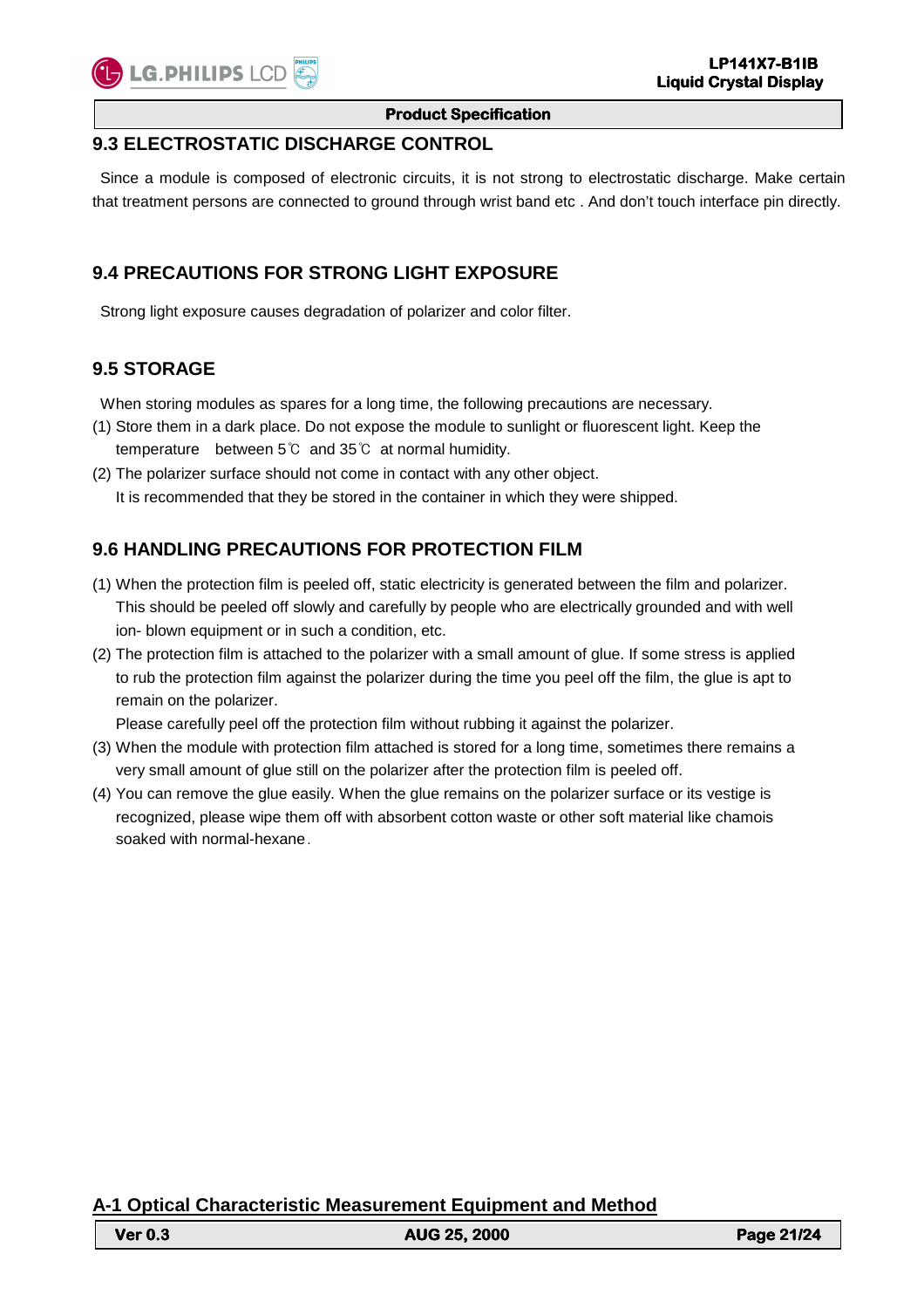





# **A-2 Luminance**

<measuring point for luminance variation> <measuring point for surface luminance >





# **A-3 Response Time**

 The response time is defined as the following figure and shall be measured by switching the input signal for "black" and "white".



L